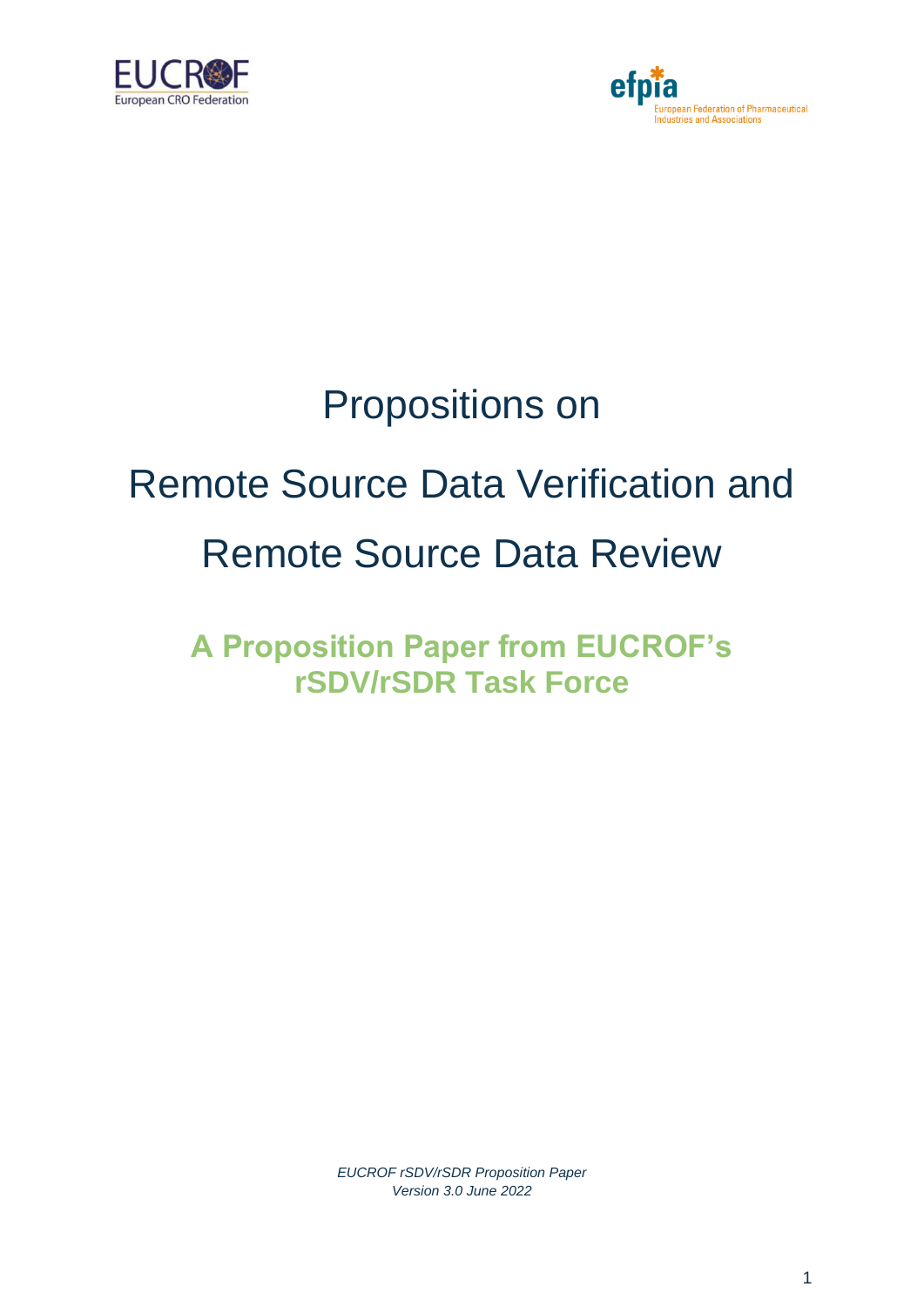



| <b>Table of Contents</b>                                        |                |
|-----------------------------------------------------------------|----------------|
| <b>About EUCROF</b>                                             | 3              |
| <b>About EFPIA</b>                                              | 3              |
| EUCROF's rSDV/rSDR Task Force                                   |                |
| Glossary of terms                                               |                |
| Introduction                                                    | 5              |
| rSDV/rSDR Task Force Propositions                               | $\overline{7}$ |
| Definitions & Key Concepts                                      | $\overline{7}$ |
| Source Data Verification (SDV) & Source Data Review (SDR)       | 7              |
| Remote SDV and SDR                                              | 9              |
| Advantages of rSDV/rSDR                                         | 9              |
| Data Protection & Health Data                                   | 10             |
| <b>Technology Enabling rSDV/rSDR</b>                            | 10             |
| Service Providers for Clinical Research                         | 11             |
| <b>Task Force Propositions for Consideration</b>                | 13             |
| Proposition 1: On-site and Remote SDV/SDR                       | 13             |
| Proposition 2: Security & Confidentiality Standards             | 14             |
| Proposition 3: Management of Access to Source Documents         | 15             |
| Proposition 4: Eligible Service Providers                       | 15             |
| Proposition 5: Source Documents Redaction for rSDV/rSDR         | 16             |
| Proposition 6: Acceptance and Adherence by Site Institutions    | 16             |
| Proposition 7: Complete Re-monitoring of rSDV/rSDR              | 16             |
| Proposition 8: Towards a Harmonised Approach in the EU & Beyond | 17             |
| <b>Additional Considerations</b>                                | 19             |
| A Staggered Implementation of rSDV/rSDR                         | 19             |
| Site-specific Feasibility of rSDV/rSDR                          | 19             |
| <b>Site Staff and Monitor Training</b>                          | 20             |
| Documentation Submission of rSDV/rSDR                           | 21             |
| Information on Audits and Inspections                           | 21             |
| Conclusion                                                      | 22             |
| Appendix 1- Additional Information                              | 23             |
| Advantages of rSDV/rSDR                                         | 23             |
| Technology enabling rSDV/rSDR                                   | 23             |
| Electronic File Sharing Systems (EFSS) for rSDV/rSDR            | 24             |
| Video Conference Systems                                        | 24             |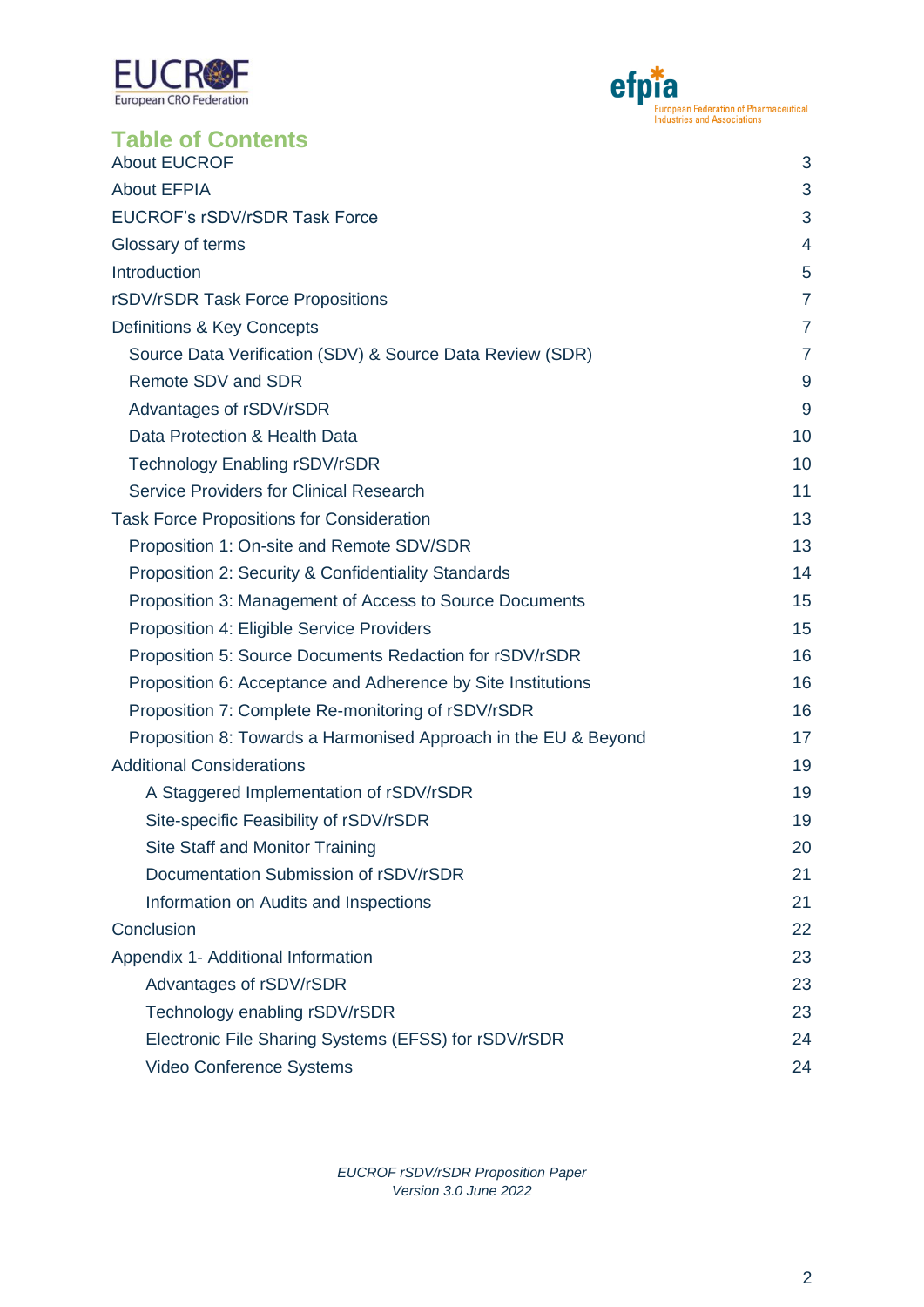



## <span id="page-2-0"></span>**About EUCROF**

The European Contract Research Organisation Federation, EUCROF [\(www.eucrof.eu\)](http://www.eucrof.eu/), is a non-profit entity founded in 2005. It consists of members from most European countries and partner members from nearby countries. EUCROF includes CROs from 25 countries as of today. The aim is to foster high quality clinical research. EUCROF's objectives include collaboration with clinical research stakeholders as well as European Regulatory bodies such as e.g., the European Medicine Agency (EMA) and EU Commission) to improve clinical research.

#### <span id="page-2-1"></span>**About EFPIA**

The European Federation of Pharmaceutical Industries and Associations (EFPIA) represents the biopharmaceutical industry operating in Europe. Through its direct membership of 37 national associations, 38 leading pharmaceutical companies and a growing number of small and medium-sized enterprises (SMEs), EFPIA's mission is to create a collaborative environment that enables our members to innovate, discover, develop and deliver new therapies and vaccines for people across Europe, as well as contribute to the European economy.

#### <span id="page-2-2"></span>**EUCROF's rSDV/rSDR Task Force**

The rSDV/rSDR task force on consists of representatives from EUCROF member firms including. We would like to thank the team for their contributions and also that of over trade associations. Members of the team include"

Annette Pimm, Bionical Emas

Antoinette van Dijk, D.O. Research

Dagmar Chase, Clinrex

Dr. Martine Dehlinger-Kremer, EUCROF & ICON

Fiona Maini, Medidata a Dassault Systèmes Company

Myrte Walenberg, Syneos Health

Sara Castaños, Pharm-Olam

Silke Wendler, Covance

Valeria Orlova, Medidata a Dassault Systèmes Company

Vivienne van de Walle, PT&R

Yoani Matsakis, AFCROs & TELEMEDICINE Technologies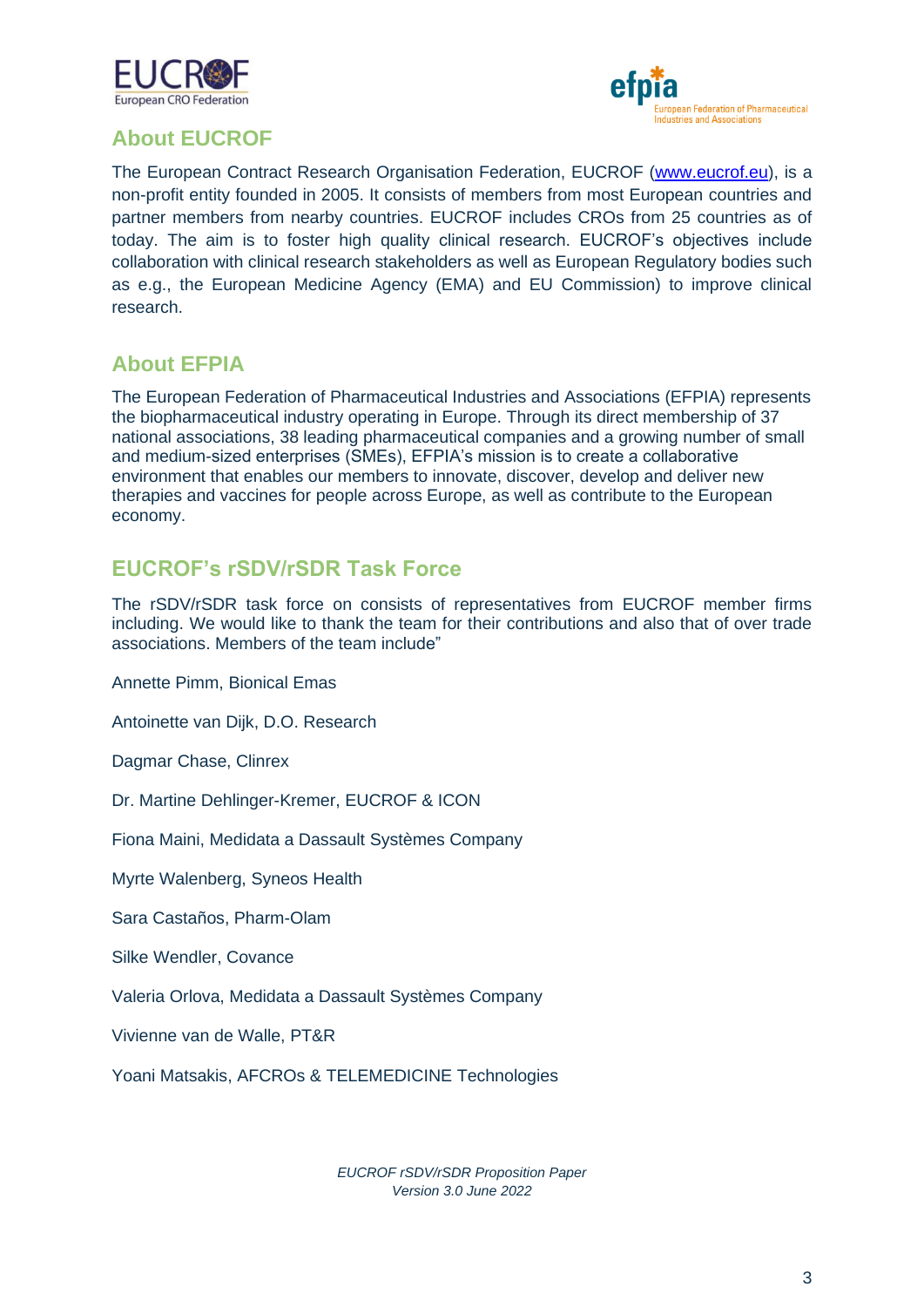



## <span id="page-3-0"></span>**Glossary of terms**

| <b>EDC</b>  | <b>Electronic Data Capture</b>            |
|-------------|-------------------------------------------|
| <b>EHR</b>  | <b>Electronic Health Records</b>          |
| eISF        | Electronic Investigator Site File         |
| <b>EFFS</b> | <b>Electronic File Sharing System</b>     |
| <b>EMA</b>  | European Medicines Agency                 |
| <b>GDPR</b> | <b>General Data Protection Regulation</b> |
| <b>ICF</b>  | <b>Informed Consent Form</b>              |
| <b>IMP</b>  | <b>Investigational Medicinal Product</b>  |
| ΙT          | <b>Information Technology</b>             |
| <b>rSDR</b> | <b>Remote Source Data Review</b>          |
| rSDV        | <b>Remote Source Data Verification</b>    |
| <b>SOP</b>  | <b>Standard Operating Procedures</b>      |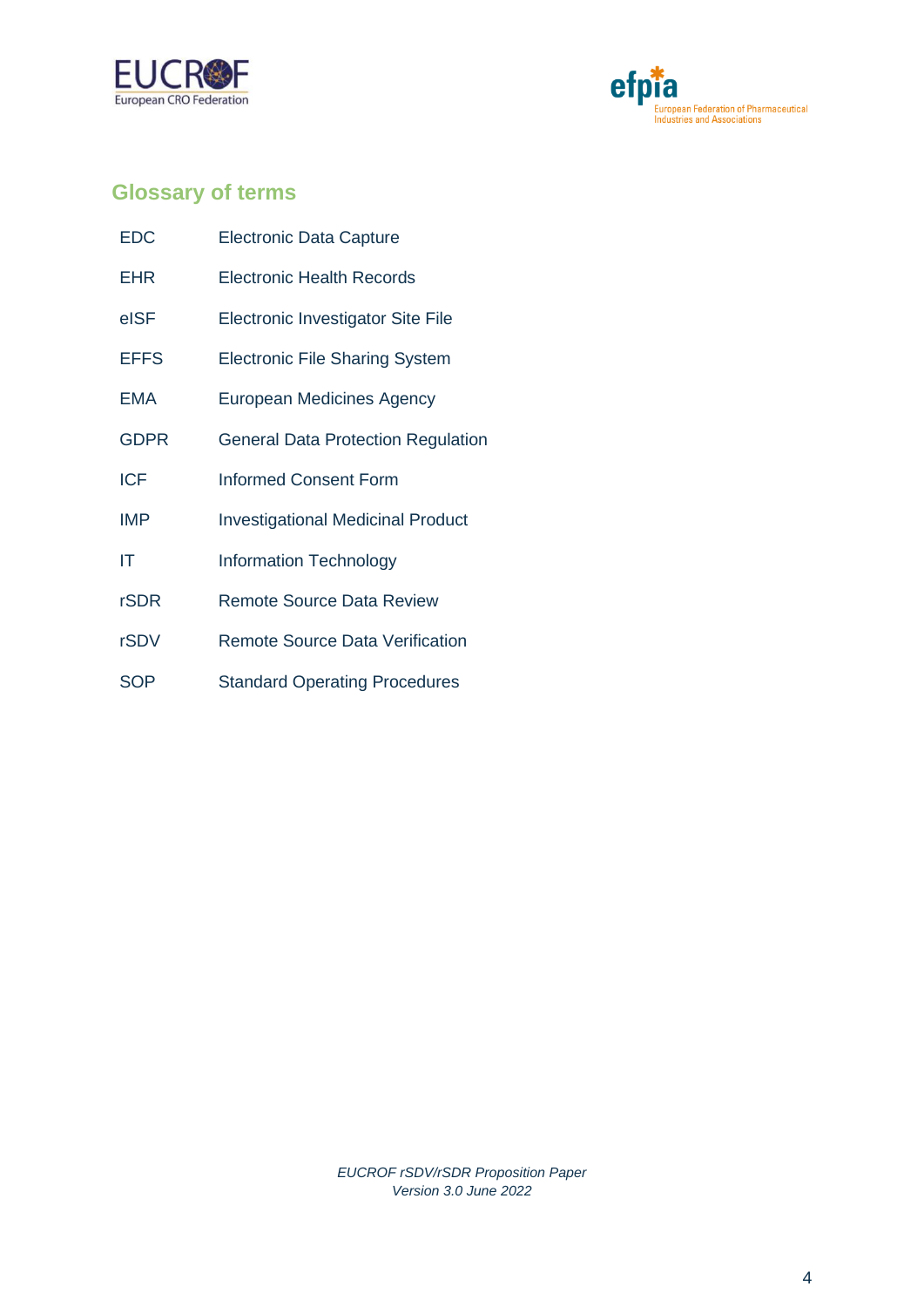



#### <span id="page-4-0"></span>**Introduction**

The COVID-19 pandemic has accelerated the demand to extend the conditions under which remote Source Data Verification and remote Source Data Review (rSDV and rSDR) can be used in clinical trials. Regulatory authorities have provided guidance throughout the COVID-19 pandemic that has allowed for limited use of such approaches.

It has become apparent that a wider and more permanent adoption of such approaches are highly advantageous to monitoring conduct. This is multi-faceted, considering:

- a) The technologies are mature and well established and leveraged more widely in other regions such as the United States.
- b) The data protection regulations are providing the grounds for adapted security and confidentiality approaches and have already been applied to telemedicine and shared information systems for health.
- c) It is now widely acknowledged that risk-based monitoring combining remote approaches with on-site monitoring is more efficient than 100% on-site monitoring (both from the point of view of data quality and participant safety)<sup>1</sup> and is becoming a gold standard<sup>2</sup>.

Furthermore, remote monitoring would allow for a continuous verification of data which would increase safety of participants, improve data quality, monitoring effectiveness and efficiency. There are actual and perceived barriers to the greater adoption of rSDV/rSDR, these being technological capabilities, data protection, data privacy and the general alignment on security, confidentiality standards between clinical systems enabling rSDV/rSDR and those applied in normal clinical practice.

The aim of this rSDV/rSDR paper is to discuss the propositions on the use of rSDV/rSDR within clinical research. The paper outlines insights and suggestions for consideration and use of rSDV/rSDR integration for clinical trials during and post the COVID-19 pandemic, or in fact any other force majeure, in a way that ensures consistency, preservation of participant privacy and that does not unnecessarily increase the site burden. The purpose of the document is to obtain long term support by regulators and the wider stakeholders community for an aligned adoption of rSDV/rSDR best practices.

<sup>1</sup> https://link.springer.com/article/10.1007/s43441-021-00295-8

<sup>2</sup>[https://ec.europa.eu/health/sites/default/files/files/eudralex/vol-](https://ec.europa.eu/health/sites/default/files/files/eudralex/vol-10/2017_04_25_risk_proportionate_approaches_in_ct.pdf)

[<sup>10/2017</sup>\\_04\\_25\\_risk\\_proportionate\\_approaches\\_in\\_ct.pdf](https://ec.europa.eu/health/sites/default/files/files/eudralex/vol-10/2017_04_25_risk_proportionate_approaches_in_ct.pdf)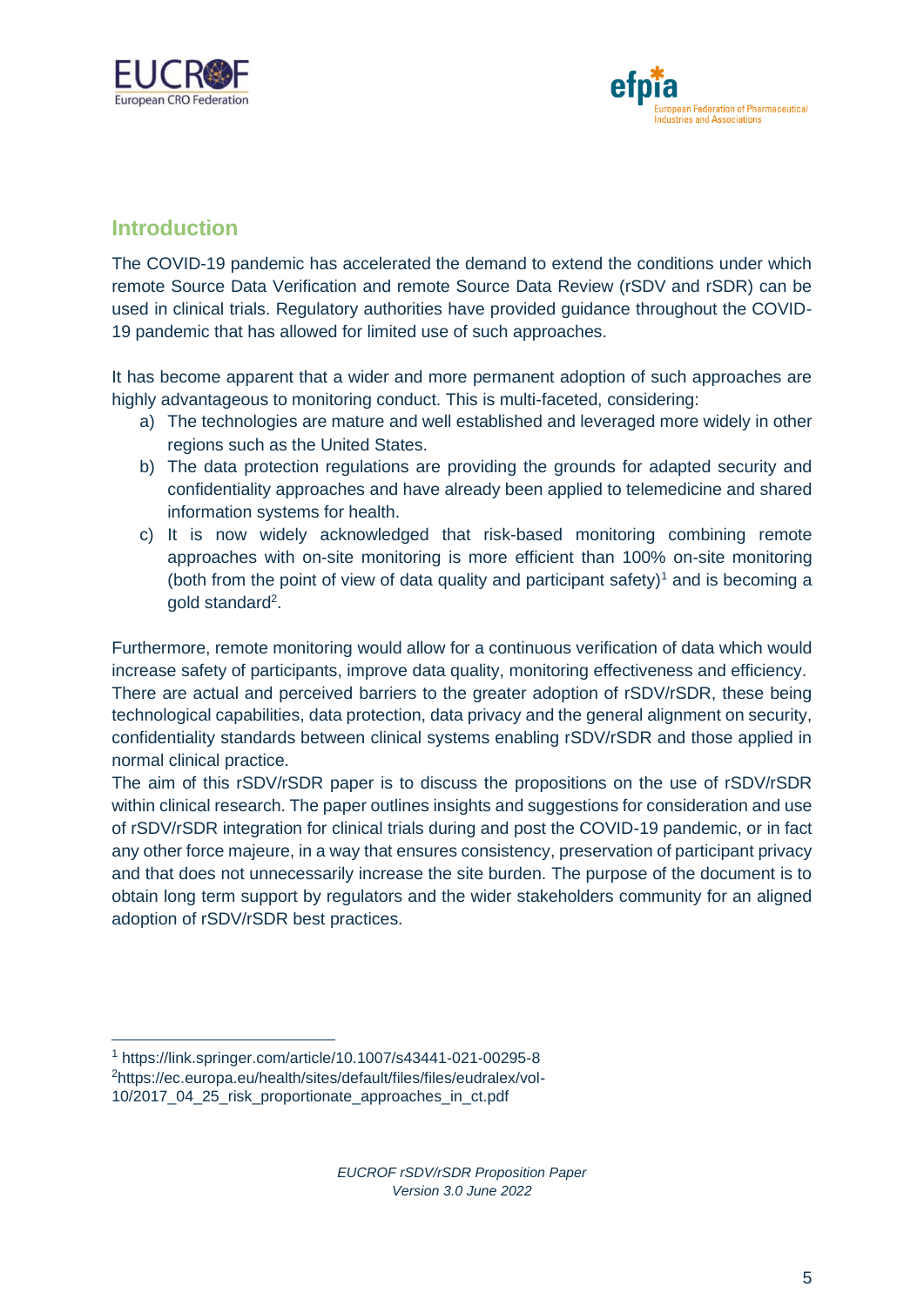



## **Intent of the Paper - Regulatory Landscape**

#### **It is the intent to open the discussion with the European Medicines Agency and National Competent Authorities in the EU to allow for the options of a greater degree of adoption of rSDV/rSDR.**

Throughout the COVID pandemic the EMA, HMA and European Commission issued five versions of 'Guidance for the Management of Clinical Trials<sup>'3</sup>. Version 3 outlines that rSDV is to only be considered in exceptional circumstances including in line with national or temporary national emergency measures, Versions 4 and 5 broaden the permitted use of rSDV. The guidance states that rSDV can be considered only during the COVID-19 pandemic as per the guidance, i.e., related to a public health crisis, and in line with EU and National Laws, possibly even temporary emergency provisions. However, strict limitations still apply as rSDV can only be considered for certain clinical trials (Figure 1). These exemptions are limited to the pandemic period only, whereas a long-term regulatory solution would be beneficial to future high-quality clinical trial monitoring. Clearly rSDV is classified as highly sensitive data check and although the EMA have widened the use of rSDV during the COVID-19 pandemic, it is noted that the EMA emphasises that it must be in line with EU national laws, and there may be nuances between country laws and different interpretations.



#### *Figure 1: Trials where rSDV is permitted according to the Versions 4 and 5 of the EMA guidance on managing clinical trials during the COVID-19 pandemic.*

The view of the rSDV/rSDR task force is that these temporary changes are considered for a long-term use in the post-pandemic period and that the flexibilities are extended to all trial types to allow for a more flexible monitoring approach that would preserve some on-site monitoring and incorporate some rSDV/rSDR.

<sup>3</sup> https://ec.europa.eu/health/system/files/*2022*-02/*guidanceclinicaltrials*\_covid19\_en\_1.pdf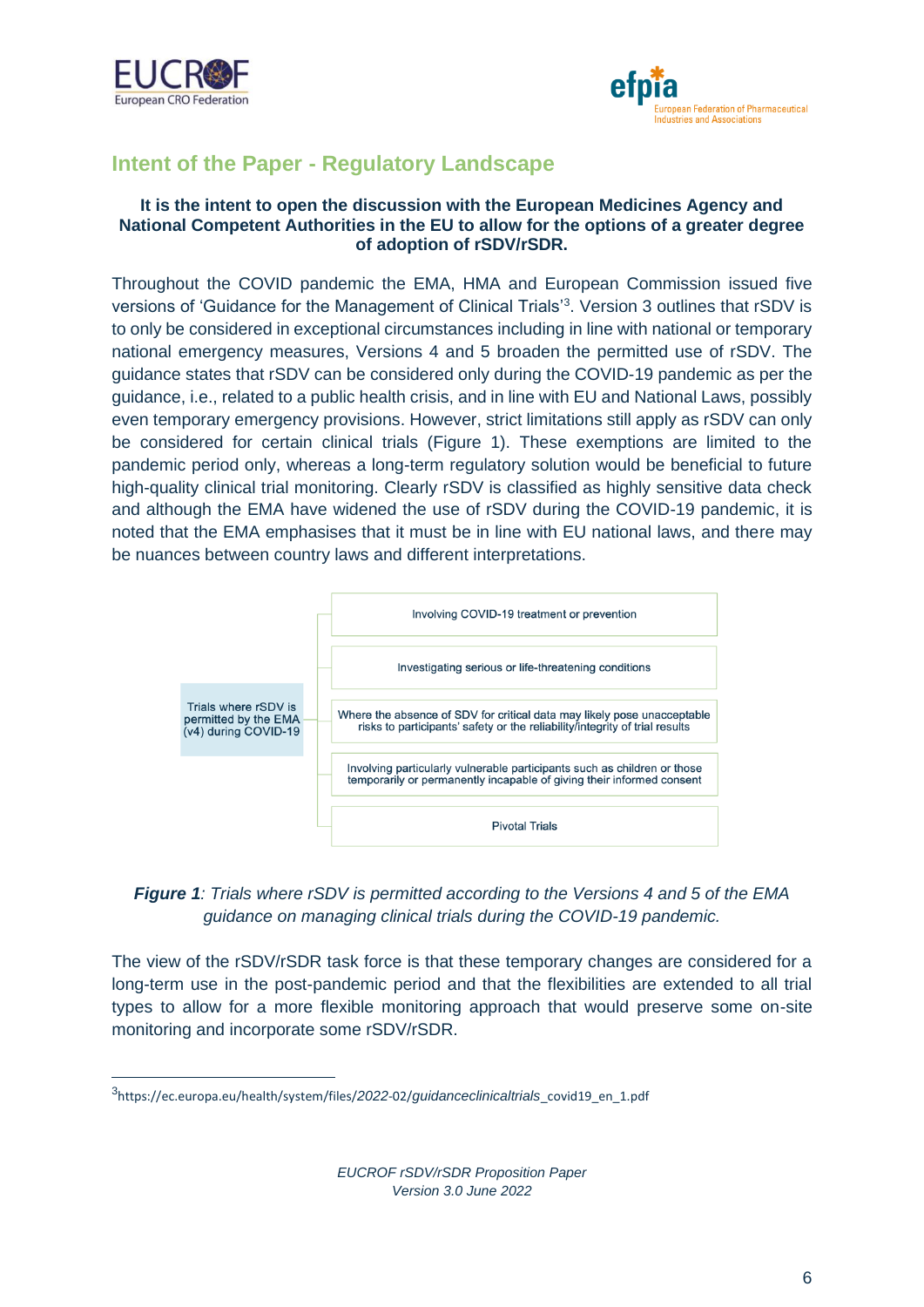



## <span id="page-6-0"></span>**rSDV/rSDR Task Force Propositions**

rSDV/rSDR Propositions outlined by the Task Force within this document address the following topics, as seen in Figure 2.



#### *Figure 2: rSDV/rSDR Task Force Propositions as outlined in this paper*.

## <span id="page-6-1"></span>**Definitions & Key Concepts**

## <span id="page-6-2"></span>Source Data Verification (SDV) & Source Data Review (SDR)

Traditional monitoring tasks of a clinical trial are performed physically on site. Within this context, ICH E6 R2<sup>4</sup> refers to "source data", "source documents", and availability for review. ICH E6 R2 does not specify the differences between source data verification (SDV) and source data review (SDR). Since SDV and SDR are different processes, it is important, in view of this paper, to define what is meant by SDV and SDR to appreciate the differences between the two.

SDV, commonly known as 'transcription checking', and is defined by TransCelerate as "the process by which data within the CRF or other data collection systems are compared to the original source of information (and vice versa) to confirm that the data were transcribed

<sup>4</sup> <https://www.ema.europa.eu/en/ich-e6-r2-good-clinical-practice>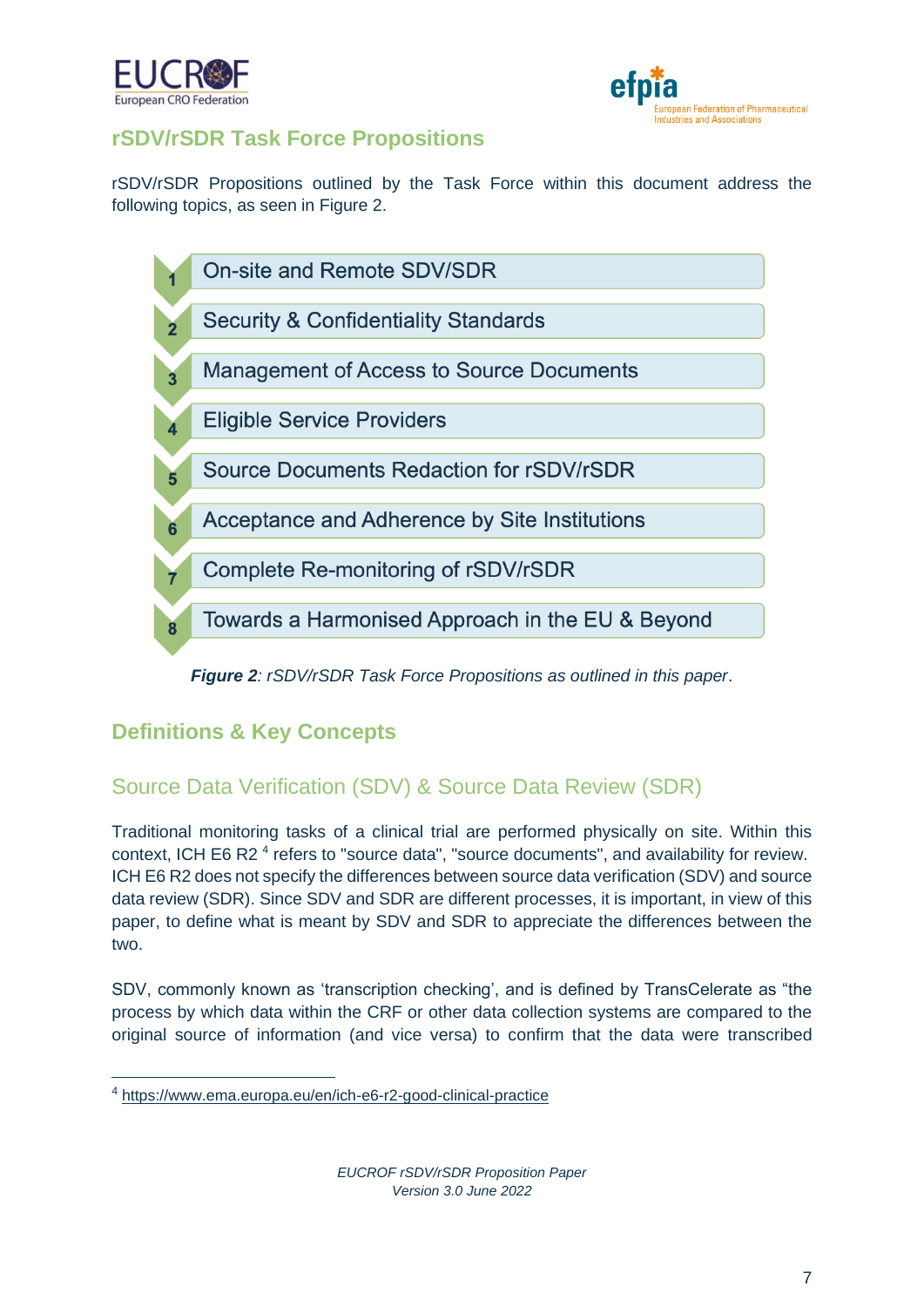



accurately (i.e. data from source matches data in the CRF or other system and vice versa)"<sup>5</sup>. For instance, some typical SDV tasks include checking that essential endpoints have been accurately transcribed from the medical records of the site in the corresponding CRF and completing the appropriate section of the monitoring visit report with the result of this control work.



*Figure 3: Schematic representation of the summary of the fundamental difference between SDV, source data verification, and SDR, source data review. for more information, see the definitions in this section.*

SDR, Source Data Review, is defined by Transcelerate<sup>6</sup> as "a review of source documentation to check quality of source, review protocol compliance, ensure critical processes and source documentation are adequate" e.g. ALCOA-C: Attributable, Legible, Contemporaneous, Original, Accurate, and Complete, "SDR is not a comparison of source data against CRF data", but intends to ascertain Investigator involvement and appropriate delegation, and assess compliance to other areas (e.g. SOPs, ICH GCPs for pharmaceuticals, and ISO14155 GCP for medical devices clinical investigations). For instance, checking the existence of the signed informed consent of the enrolled trial participants and the compliance with the study protocol is an SDR task, the outcome of which will be included in the monitoring visit reports. Another example would be verifying that each study procedure has been performed by a person who is qualified and who has been appropriately delegated to do so by the Principal Investigator.

<sup>5</sup>http://www.transceleratebiopharmainc.com/wp-content/uploads/2016/01/TransCelerate-RBM-Position-Paper-FINAL-30MAY2013.pdf.pdf

<sup>6</sup>http://www.transceleratebiopharmainc.com/wp-content/uploads/2016/01/TransCelerate-RBM-Position-Paper-FINAL-30MAY2013.pdf.pdf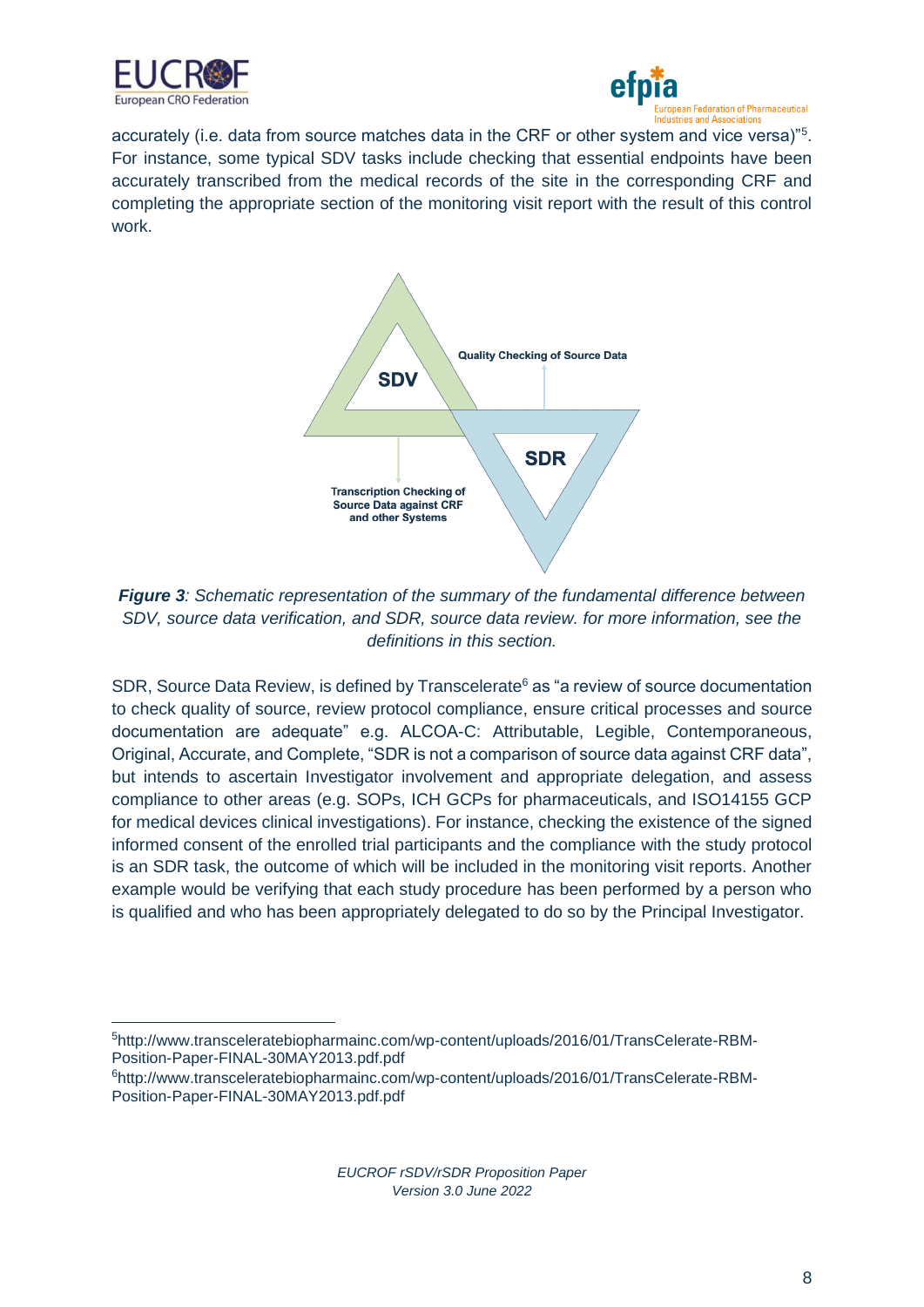



## <span id="page-8-0"></span>Remote SDV and SDR

Traditional SDV/SDR faces various challenges, including continuous quality control beyond the timeframe of an on-site monitoring visit, which may at times not have a lasting effect on the clinical trial conduct quality, as FDA has recently reported<sup>7</sup>. This challenge may be alleviated through the incorporation of remote SDV and SDR to a traditional monitoring onsite visit plan. Where verification of source data is performed remotely via a centralised location, it is possible to check source data at multiple sites using electronic means instead of going to a particular site.

## <span id="page-8-1"></span>Advantages of rSDV/rSDR



#### *Figure 4: Advantages of rSDV/rSDR, which include examples seen from the COVID-19 experience and long-term advantages.*

Implementation of rSDV/rSDR includes multiple advantages, such as improved Participant safety (as for example during the COVID-19 pandemic, or other force majeure) and data quality, better monitoring effectiveness and efficiency, and the ability to detect non-compliance at an earlier point in time<sup>8</sup> (Figure 4). For further information on the advantages of rSDV/rSDR, please see Appendix 1.

<sup>7</sup> https://www.fda.gov/media/147187/download

<sup>8</sup> https://link.springer.com/article/10.1007/s43441-021-00295-8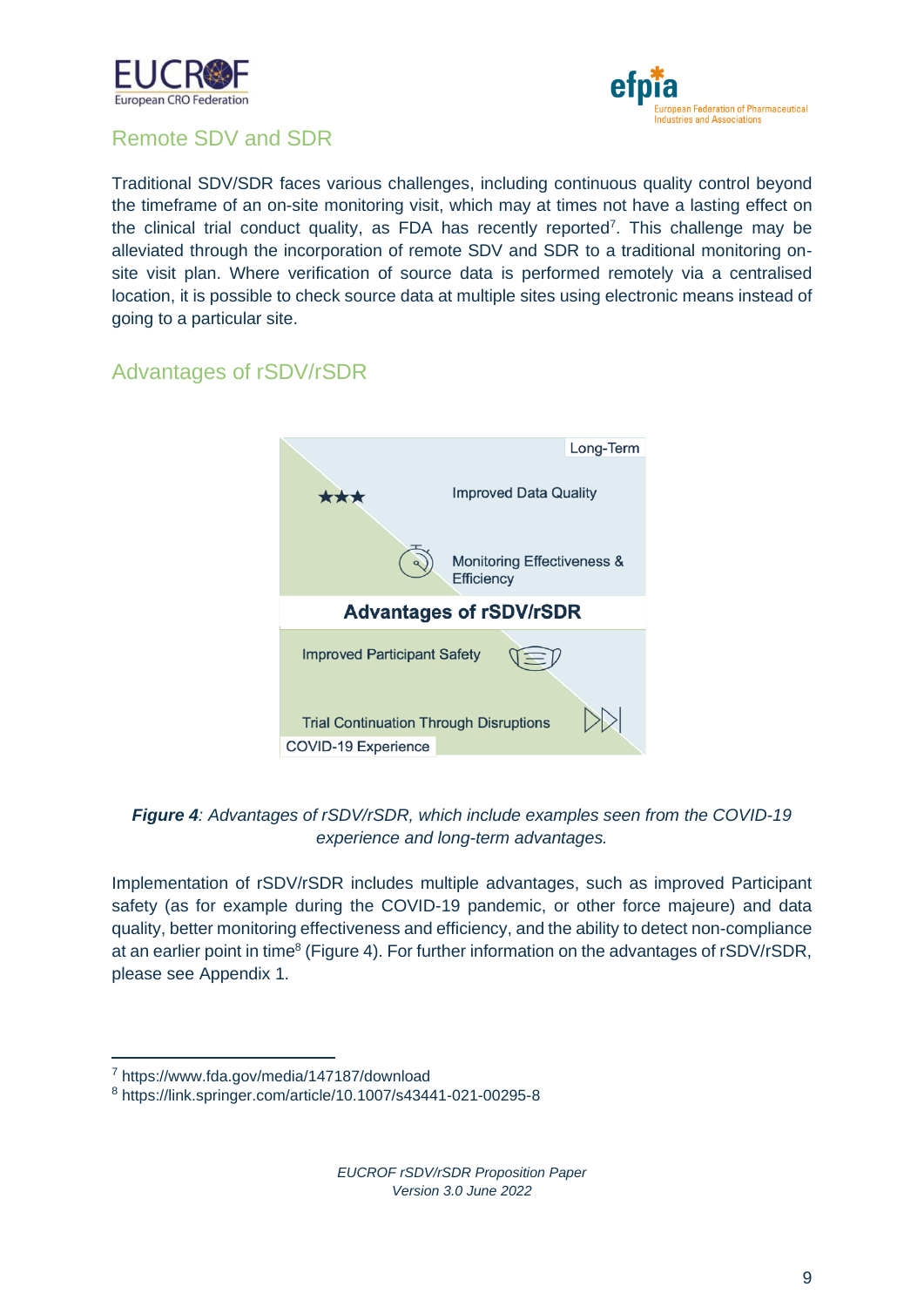



## <span id="page-9-0"></span>Data Protection & Health Data

Personal data which includes health data is sensitive data (GDPR Rec. 10, Art. 9(1)) where access is regulated by applicable laws to ensure the protection of the rights of the data subjects. The provision of IT solutions involving the hosting of this data should therefore be carried out under data protection (security and privacy) conditions suited to their sensitivity. In the EU, the provision of such services should comply with the Regulation 2016/679 of the European Parliament and of the Council of 27 April 2016 on the protection of natural persons with regard to the processing of personal data and on the free movement of such data and repealing Directive 95/46/EC (also known as GDPR – General Data Protection Regulation).

## <span id="page-9-1"></span>Technology Enabling rSDV/rSDR

There are already established processes and technologies that are proven within the industry to support rSDV/rSDR. The wide adoption of solutions for the electronic management of clinical studies and the ongoing digital transformation of the health systems makes it possible for monitors to accomplish most of SDV/SDR tasks remotely and not necessarily being physically present on site. Furthermore, ICH E6 (R3)<sup>9</sup> "Guideline is intended to be media neutral to enable the use of different technologies", and therefore demonstrates an industry step in the direction of the positive acceptance of clinical trial technologies.

Three key classes of existing IT tools currently already in use (Figure 5), could be envisaged for this purpose, (see Appendix 1 for more technology details).



*Figure 5: Existing technologies that enable* rSDV/rSDR*.*

<sup>9</sup>https://database.ich.org/sites/default/files/ICH\_E6-R3\_GCP-Principles\_Draft\_2021\_0419.pdf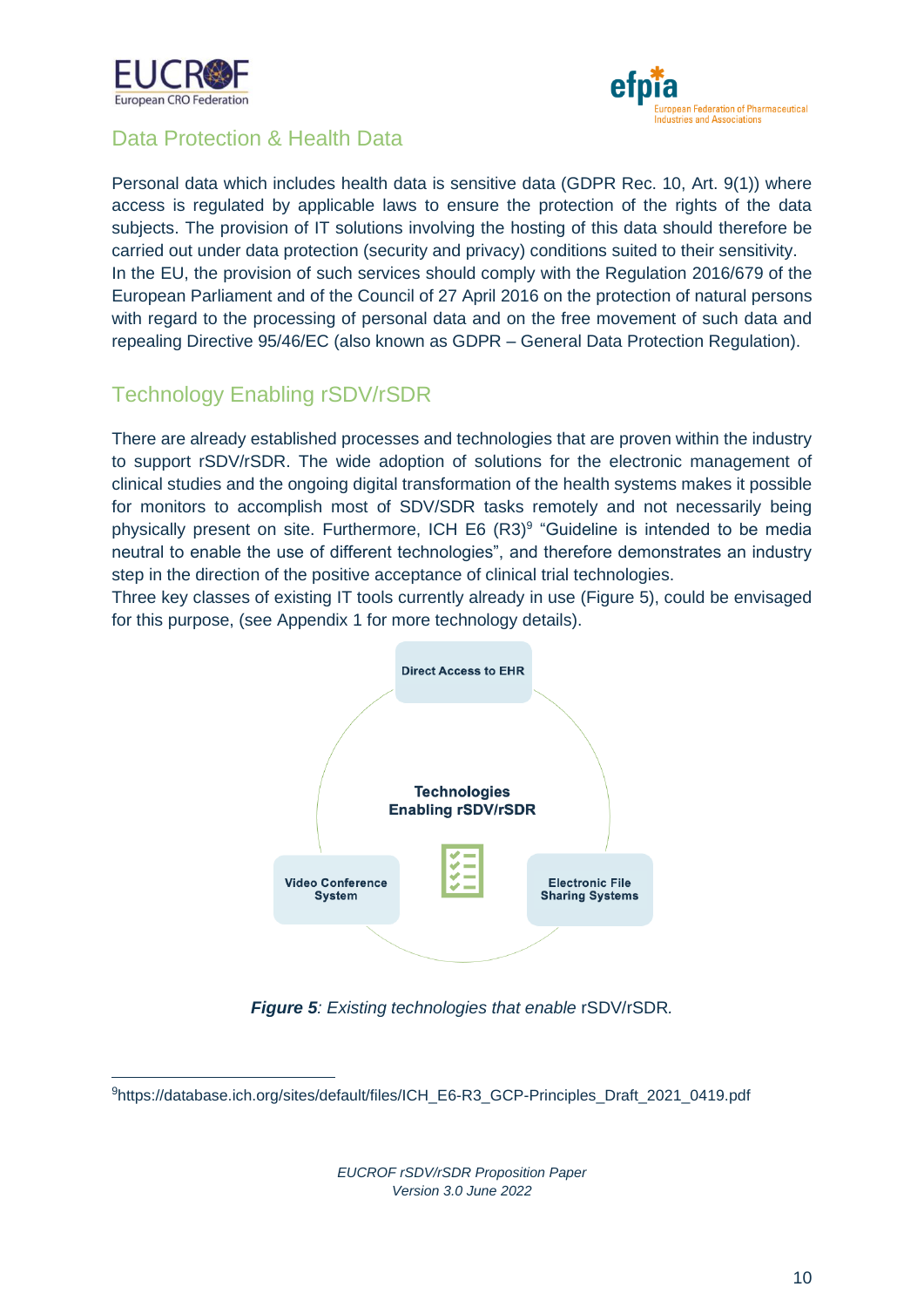



Under current state-of-the-art, Electronic Health record (EHR) systems are operated under the direct responsibility of the sites, (the system is hosted on the IT facilities of the hospital/site and assurance that the systems are compliant to national laws and health technology standards is the remit of the hospital.)

Management of the EHR system is system is performed by an internal IT team or a dedicated contractor, the software maintenance is performed by the software developer from which a usage licence is purchased by the site).The situation might be different when considering other technology solutions that enable rSDV/rSDR, as they are more likely to be provided as a service by specialised IT Vendors (or "Service Providers") under contractual schemes. However, it is important to mention that the responsibility for the handling of participant's' personal health data (source data) remains with the site (see Proposition 3).

Going forward permission of monitor access should be a standard procedure and integral to trial planning and risk assessment. The IT system design should allow for a monitor to have limited access, ideally should be restricted to only the relevant clinical trial participants and accessibility is fully auditable.

Without the knowledge of how the situation will evolve over time, it can be assumed that enabling such wider use of rSDV/rSDR technology solutions requires implementation schemes where sponsors of clinical studies would purchase the rSDV/rSDR IT solution on an "as a service" basis with the appropriate security and confidentiality safeguards in place and that the systems comply with the applicable legal provisions (e.g., GDPR in the EU). The provision of IT solutions be compliant to established regulations (i.e., EU Annex 11, 21 CFR Part 11 and national laws) involving the hosting of this data.

The following terms and underlying concepts will be used in the subsequent sections of this document and are important for a good understanding of the interplay between the delivery chain of technology solutions and security and confidentiality requirements.

#### <span id="page-10-0"></span>Service Providers for Clinical Research

A Service Provider for Clinical Research is a natural or legal person (including commercial, academic, and non-profit) that provides services to sponsors and other stakeholders such as governmental organisations, foundations, or sites, on a contract basis and within the scope of clinical research (experimental or observational) as well as other activities in connected domains.

This definition is inclusive of all types of "Service Providers" in the domain of Clinical Research. In particular, it includes providers of IT solutions, such as EDC vendors and vendors of all types of information systems that are dedicated to Clinical Research and have to comply with the industry specific legal provisions.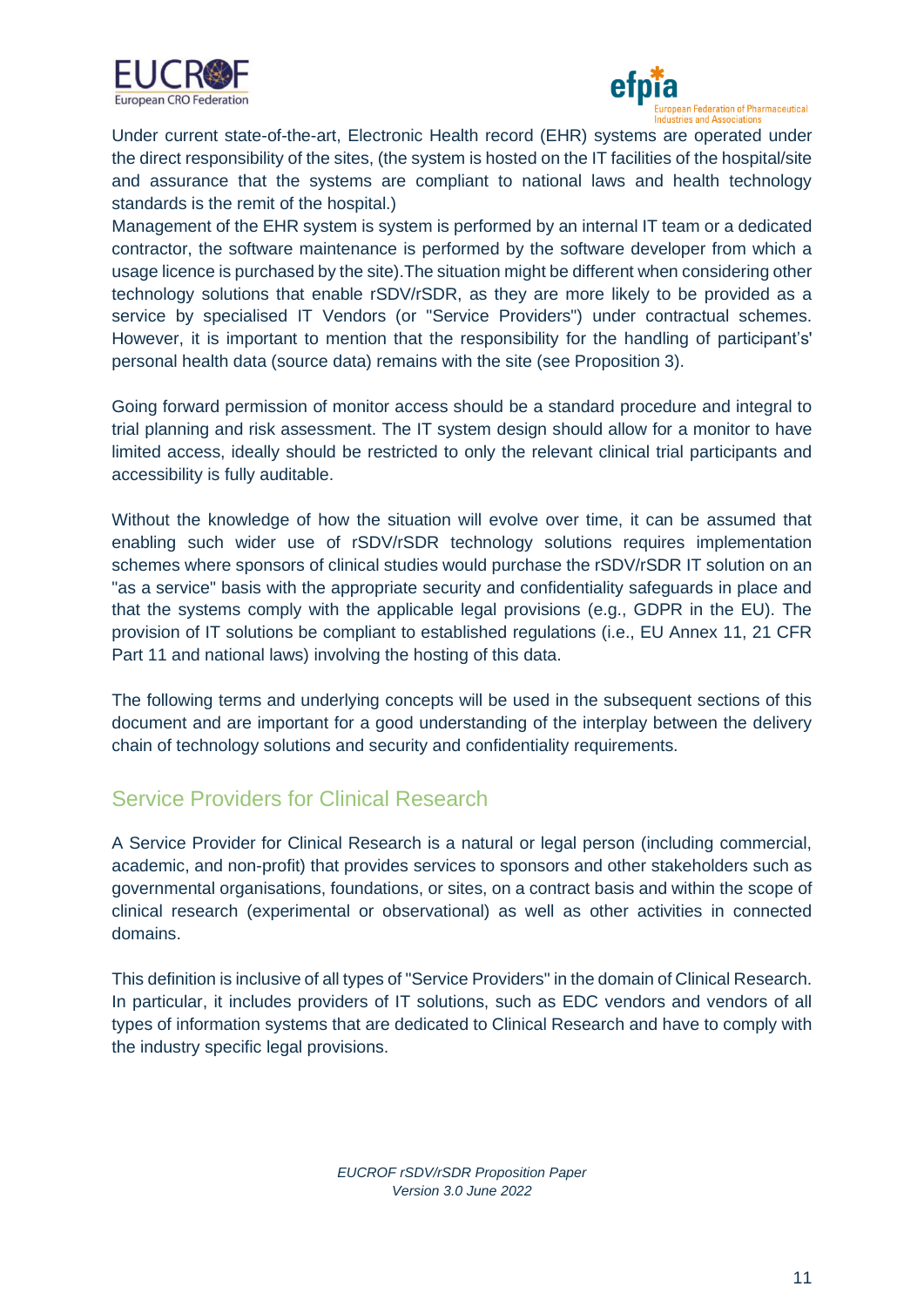



This definition has initially been created and approved by EUCROF in 2017 to define the term "CRO – Contract Research Organisation" and was responding to the need to modernise the term CRO considering the growing importance of IT Services in Clinical Research. This definition combines three key aspects: the "delivered service", the "contractual relationship" between the involved parties, and the "domain specific" regulatory landscape. All 3 are essential when considering security and confidentiality measures and responsibilities. Within the scope of this paper, the following 2 classes of services are of interest.

## Provision of IT Managed Services

Provision of IT managed services refers to the process of delivering all administration and management services required to maintain a software solution fully operational according to the terms of the Service Contract to a client. The developer of the source and executable code of the software solution can be a third party, as well as the provider of the IT infrastructure. In all circumstances outlined in this paper, EMA's draft guidance on computerised systems and electronic data should be taken into account for the evaluation of eligibility and compliance of IT Managed Services<sup>10</sup>.

Examples of IT solutions that can be delivered by Service Providers for Clinical Research under Service Contracts are the following:

- EDC systems that can be accessed by investigational sites, CROs staff in charge of monitoring and / or data management as well as Sponsor's mandated staff and other involved parties;
- Shared Platforms (e.g., SharePoint)
- Interactive Web Response Systems (IWRS);
- Electronic Participant Reported Outcome (ePRO) solutions;
- Electronic Trial Master Files (eTMF/ISF) solutions etc.

## Provision of Physical Hosting Infrastructure

Provision of physical hosting infrastructure refers to all processes required to deliver to a client the necessary physical resources to host a software solution, such as secure data centre facilities, including processing capacity, data storage space, internet connectivity, as well as possible virtualisation technologies and/or management resources.

Such services are to a large extent 'domain agnostic', and physical infrastructure can be implemented 'on premises' by a corporation or a site. However, continuity of service, security and confidentiality challenges are such, that the demand for the provision of Infrastructure as a Service or "virtualised data centre services" is growing and some countries throughout the EU member states have now developed standards (largely based on ISO 27001) or even

<sup>10</sup>https://www.ema.europa.eu/en/documents/regulatory-procedural-guideline/draft-guidelinecomputerised-systems-electronic-data-clinical-trials\_en.pdf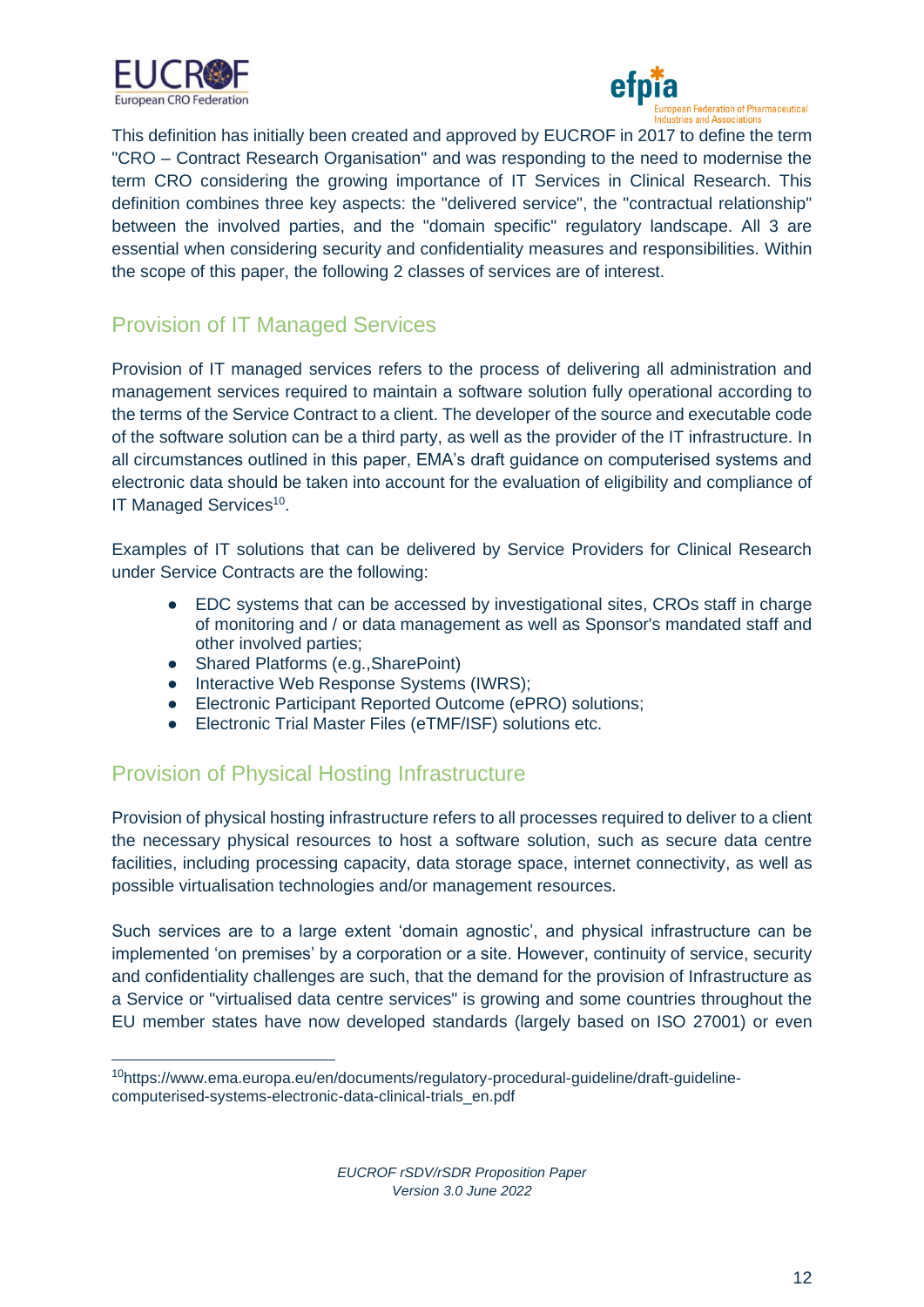



certification processes for the delivery of such services when they are purchased for the delivery of IT solutions hosting health data. Service Providers delivering IT Managed Service may purchase such physical hosting infrastructure from third parties.

## <span id="page-12-0"></span>**Task Force Propositions for Consideration**

## <span id="page-12-1"></span>Proposition 1: On-site and Remote SDV/SDR

#### **Determination of the mix of on-site and remote rSDV/rSDR on a case-by-case basis.**

A risk-based approach is fully supported by ICH E6 (R2), as well as the EU guidance document on proportional approaches in clinical trials<sup>11</sup>, and ISO 14155:2020<sup>12</sup>, and can result in a mix of key activities targeting the individual needs of the sites and/or taking into account the specifics of a given clinical trial. A combination of on-site and remote monitoring can be tailored according to a risk based approach, appropriate for high risk and first in human trials, as well as lower risk trials. Centralised monitoring, a key remote strategy, will support risk identification by comparing site data regarding prior identified risk factors, e.g., premature terminations or serious adverse events. Remote SDV and SDR allowing quality control independent of a physical visit will supplement or even fully replace on-site activities, depending on the trial and site risks. Finally, statistical sampling of data to be monitored should be mentioned. Such trials will show a very high number of data points and quality should be assured by applying preferably risk-based sampling strategies.

The risk-based approaches support the focus on critical-to-quality factors to ensure subject safety and data quality are protected throughout the clinical trial life cycle. The quality of the trial data can be improved by identifying, assessing, monitoring, and mitigating risks<sup>13</sup>. A riskbased approach leverages various tools, platforms, and dashboards to identify signals, which indicate potential issues with trial conduct, safety, data integrity, compliance, and enrolment. This allows the study team to concentrate on high value tasks and focuses resources on specific trial-related matters.

It is believed that for the majority of clinical trials, the most effective approach is to enable a mix of on-site and remote SDV/SDR techniques, which grant reduced burden on site staff to house monitoring on-site - this is of value in a pandemic situation, particularly where it limits infection risk to all concerned. On-site visits would not be fully excluded but will continue to take place as per study specific monitoring plan and requirements. In many trials, rSDV/rSDR cannot fully replace certain on-site assessments and will still be needed. A combination of on-

<sup>&</sup>lt;sup>11</sup>[https://www.google.com/url?q=https://www.gmp-compliance.org/guidelines/gmp-guideline/eudralex-volume-10](https://www.google.com/url?q=https://www.gmp-compliance.org/guidelines/gmp-guideline/eudralex-volume-10-risk-proportionate-approaches-in-clinical-trials&sa=D&source=docs&ust=1649330520348117&usg=AOvVaw3ZcZP6xxd2nvlIEMMHnRy6) [risk-proportionate-approaches-in-clinical-](https://www.google.com/url?q=https://www.gmp-compliance.org/guidelines/gmp-guideline/eudralex-volume-10-risk-proportionate-approaches-in-clinical-trials&sa=D&source=docs&ust=1649330520348117&usg=AOvVaw3ZcZP6xxd2nvlIEMMHnRy6)

[trials&sa=D&source=docs&ust=1649330520348117&usg=AOvVaw3ZcZP6xxd2nvlIEMMHnRy6](https://www.google.com/url?q=https://www.gmp-compliance.org/guidelines/gmp-guideline/eudralex-volume-10-risk-proportionate-approaches-in-clinical-trials&sa=D&source=docs&ust=1649330520348117&usg=AOvVaw3ZcZP6xxd2nvlIEMMHnRy6)

<sup>12</sup> https://www.iso.org/standard/71690.html

<sup>13</sup>[https://www.ema.europa.eu/en/documents/scientific-guideline/reflection-paper-risk-based-quality-management](https://www.ema.europa.eu/en/documents/scientific-guideline/reflection-paper-risk-based-quality-management-clinical-trials_en.pdf)[clinical-trials\\_en.pdf](https://www.ema.europa.eu/en/documents/scientific-guideline/reflection-paper-risk-based-quality-management-clinical-trials_en.pdf)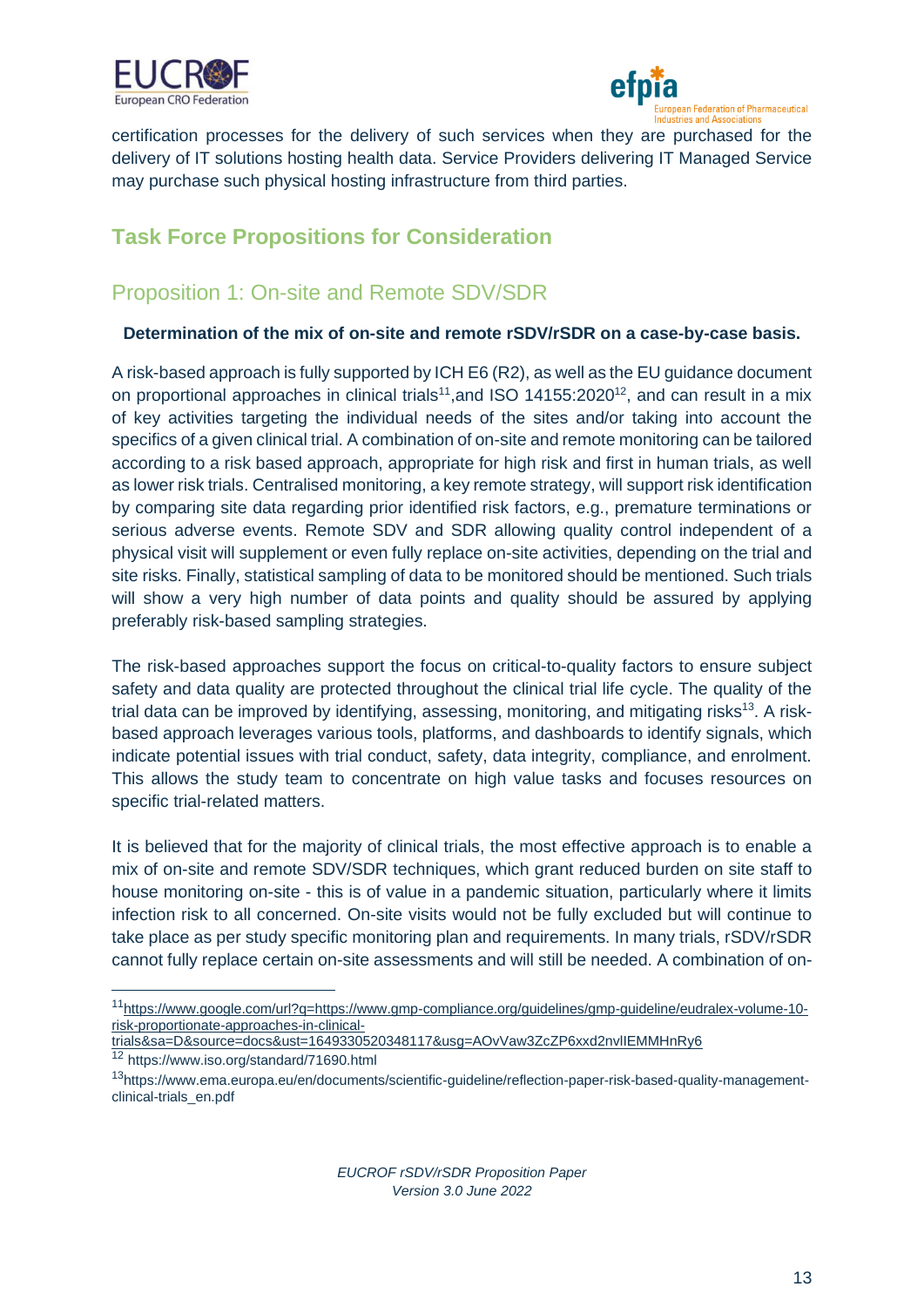



site monitoring and remote monitoring can be an advantage also for high-risk sites and trials, for example first in human. It is understandable that on-site monitoring is necessary in these trials, but for the data in between on site monitoring periods remote SDV/SDR can be an advantage as well.

Conversely, there can be studies or situations where sole rSDV/rSDR is acceptable taking the safety of the monitor, site staff and trial Participants into consideration, such as pandemics, lower risk trials, or other situations.

## <span id="page-13-0"></span>Proposition 2: Security & Confidentiality Standards

**The provision of IT Managed Services for the purpose of rSDV/rSDR is proposed to comply with data protection security and confidentiality standards providing the same or comparable level of protection as standards applicable to telemedicine systems.**

Under no circumstances should the deployment of rSDV/rSDR downgrade security and confidentiality compared to current practice of "on-site monitoring". The identification of acknowledged standards for security and confidentiality management applicable to IT Managed Services for rSDV/rSDR is therefore of utmost importance.

As no IT Managed Service is in use for on-site monitoring, other application areas need to be considered to identify the right standard.

ISO Standards, such as ISO 27001 & ISO 27002 or, with their GDPR extension, ISO 27701 could be considered, but, in the absence of a broad harmonised approach between the Data Protection Authorities of numerous countries (see also proposition 8), this could be over prescriptive.

This is why the proposed approach is to take as a "reference" a domain where IT Managed Services also play a central role, with an already worldwide adoption, and that shares the same requirements in terms of data protection and related security and confidentiality management. There may be different standards from one country to the other, but all countries are adopting policies and systems for a wide deployment of telemedicine solutions for example.

The main conclusion of this proposition is that, in all concerned countries, IT Managed Services for the purpose of rSDV/rSDR can be delivered under data protection standards comparable to those already accepted for the telemedicine platforms operated in these same countries. Therefore, data protection issues in the context of deployment of rSDV/rSDR solutions are not posing an insurmountable obstacle.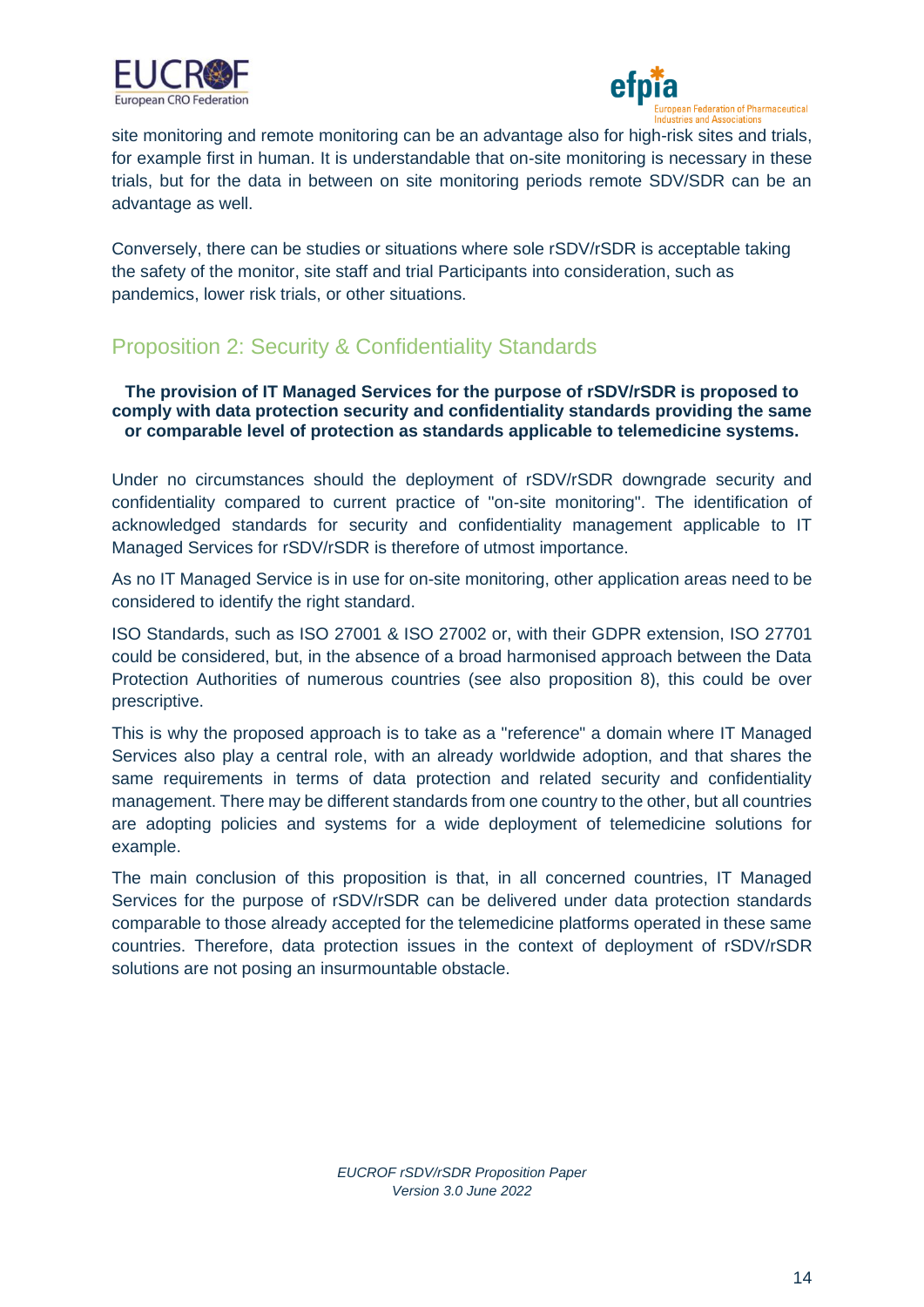



#### <span id="page-14-0"></span>Proposition 3: Management of Access to Source Documents

#### **Regardless of the chosen rSDV/rSDR solution, management of access rights to source documents remains under the exclusive and full control of the site.**

The IT solution for rSDV/rSDR should be implemented under the control of the site. It is the responsibility of the investigator at the site to grant direct and controlled access to the monitor for the systems where the source documents and records are maintained. For example, if a file sharing mechanism is used for image transmission or screens are shared showing source data, this happens under the responsibility of the investigator at the site. It is necessary that access to source documents is time-restricted, and, if technologically possible, also participant-restricted for monitors. If participant- restricted access is not supported by the technology used, then a 'permission to access' form has to be completed where the site grants access and the CRA confirms that only study subjects files will be reviewed. Access would be revoked when a CRA changes or the session expires. The site will ultimately be responsible for granting and revoking access to data. Follow-up queries post monitoring visits should also be considered and addressed.

Eligible solutions would include built-in audit trails enabling sites to check post visit that the granted accesses have been used according to agreements. Such audit-trails will also be used in case of audits and inspections. It is to be mentioned that on-site monitoring may not provide such traceability capabilities.

In summary, eligible rSDV/rSDR solutions should have "by design" features (access management under the control of sites, audit trail accessible to mandated site and other personnel, time restriction mechanisms) ensuring that sites can effectively exercise their full control over granting access to the monitors to the records of interest for their monitoring tasks.

## <span id="page-14-1"></span>Proposition 4: Eligible Service Providers

#### **IT Managed Services for the purpose of rSDV/rSDR can be provided by Service Providers contracted by the Sponsor of a study, as long as the delivered service complies with the requirements resulting from propositions 2 and 3 above.**

Any Service Provider of a technology that permits rSDV/rSDR is eligible to provide their system for use in a clinical trial, as long as the system would comply with the conditions outlined previously, concerning security & confidentiality standards (Proposition 2) and management of access to source documents (Proposition 3), and is appropriately validated for intended use.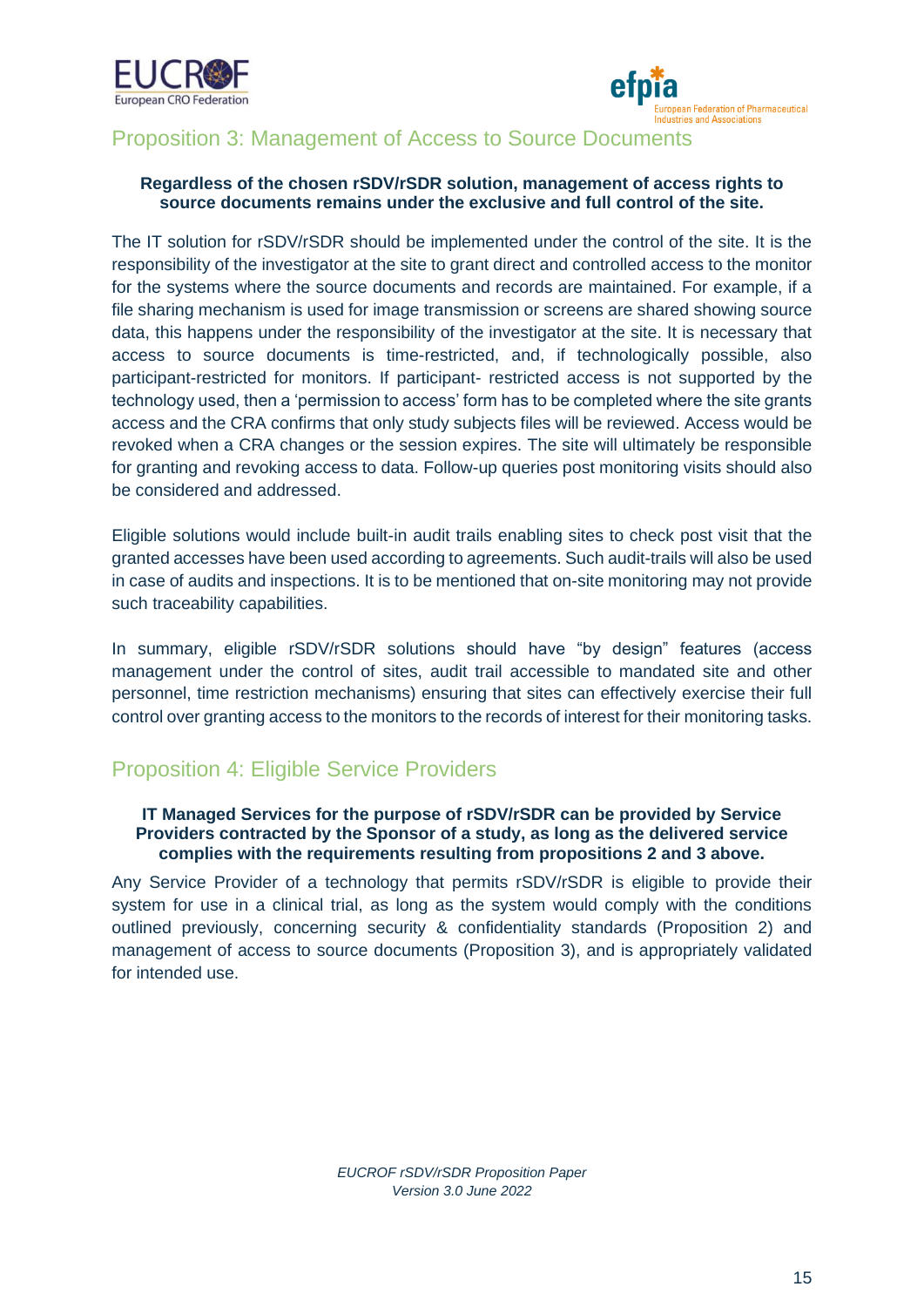



## <span id="page-15-0"></span>Proposition 5: Source Documents Redaction for rSDV/rSDR

#### **Redaction of source documents does not happen during on-site visits and therefore would not be a requirement for rSDV/rSDR, if the technology used guarantees security and privacy compliance.**

With technology that is fit-for-purpose and is compliant with acknowledged standards to ensure privacy and security, as well as the monitor being contractually obligated to not take screenshots or photos of the source data or allow others to view the data on the screen, there is no need to additionally task the site with the redaction requirement, which does not exist for on-site monitoring visits. If the right security and quality management systems are installed, the concern for privacy breach is further mitigated, making redaction redundant and not consistent with ALCOA-C principles, as attributability cannot be assured.

## <span id="page-15-1"></span>Proposition 6: Acceptance and Adherence by Site Institutions

#### **When the IT Solutions are proposed under the Sponsor's responsibility, mechanisms would be envisaged to ensure that sites can accept the corresponding technical and organisational measures in a fully informed, transparent, and independent manner.**

rSDV/rSDR cannot be implemented without the prior agreement of the Site institution. When the IT tools that are intended to be used in a clinical study are proposed by the Sponsor and are delivered in the context of IT Managed Services, as this can be expected in a significant proportion of cases, the question of how Sites can accept and sign the agreements with sufficient knowledge of the included technical and organisational measures arises.

The suggestion is that adherence of the proposed IT services & solutions to appropriate and acknowledged standards is transparent and publicly acknowledgeable, providing sufficient trust and contractually binding safeguards to all involved parties, in particular for the Site institution. This would be of ultimate importance to enable a wider and quicker acceptance of rSDV/rSDR for Sites that are involved in a large number of clinical studies with multiple Sponsors. In this respect, see Proposition 9 hereafter.

#### <span id="page-15-2"></span>Proposition 7: Complete Re-monitoring of rSDV/rSDR

#### **Complete re-monitoring may not be required following the completion of rSDV/rSDR.**

The EMA COVID-19 Guidance for Clinical Trials mentions that data that is monitored using rSDV, "in particular if it was based on pseudonymised documents", and the EMA suggests "that remote monitoring is expected to only have focused on the most critical information", and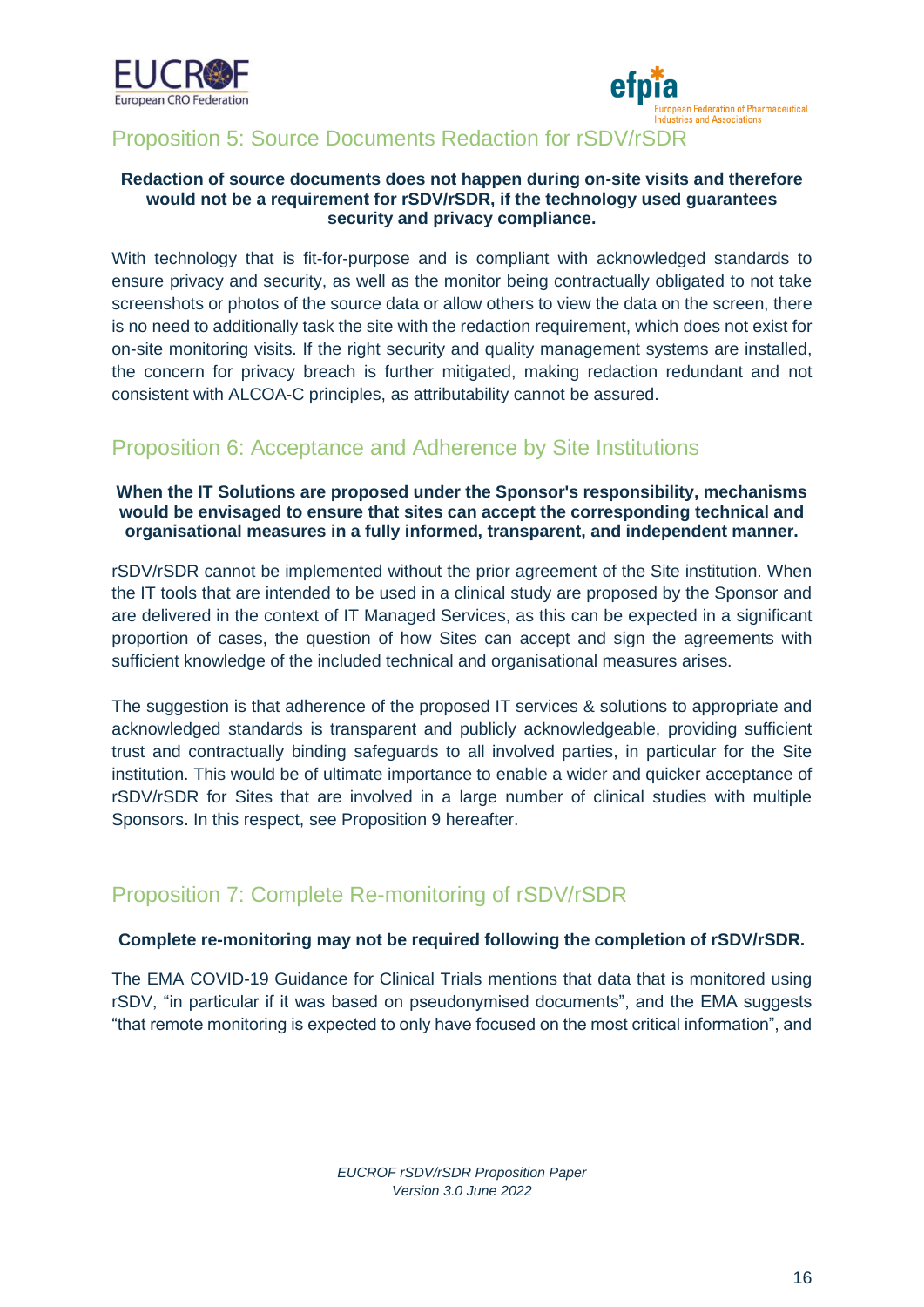



is likely to require re-monitoring.<sup>14</sup> The need for re-monitoring if rSDV and rSDR have been performed with the necessary safeguards, even if completed on pseudonymised records, does not seem necessary. Complete re-monitoring would be quite inefficient and involve additional work for Sites and CRAs. The adoption of rSDV/rSDR processes should be considered equivalent to on Site SDV/SDR and therefore re-monitoring activity would not appear to be necessary.

One practice is to conduct spot-checks with on-site monitoring, a similar approach is advisable for rSDV. In the case where a spot check identifies any concerns then a more extensive check would be conducted. A spot check is important to ensure that the site is providing complete relevant information (and not being selective (e.g. in order to render the subject eligible, to be sure there aren't other relevant records in addition to the EHR) and that, if redacted the data does indeed pertain to the correct subject. This does not need to be extensive, but sufficient enough to confer confidence in the integrity of the information used for rSDR/rSDV.

## <span id="page-16-0"></span>Proposition 8: Towards a Harmonised Approach in the EU & Beyond

#### **The adoption of rSDV/rSDR would be highly facilitated by a harmonised approach throughout the EU Member States Data Protection Authorities and beyond about the security and confidentiality standards applicable to the provision of IT Managed Services for that purpose.**

Regulatory requirements in the context of rSDV/rSDR can differ widely from country to country. For example, some national health authorities require rSDV/rSDR procedures to be explicitly outlined in the Informed Consent Form (ICF), while others state that this is not necessary. For global studies to be successful, a level of harmonisation of the rSDV/rSDR requirements would be highly beneficial. Some countries, like the USA, take a more general approach, where monitoring and SDR/SDV are included in the ICF, but the method of access of the documents, remote or on-site, is not specified, allowing for greater flexibility and adaptation for global studies.

In order to increase the adoption of rSDV/rSDR use in clinical trials in the EU region, as well as globally, a harmonised regulatory approach for the protection of personal data but also for IT security (see Proposition 2) would be greatly beneficial. In particular, a collaborative approach agreed by EU Member State Data Protection Authorities on the requirements for security and confidentiality standards for rSDV/rSDR technologies would be highly effective (see Proposition 2). In addition, to also cover global clinical trials, the Task Force is of the opinion that the topic of rSDV/rSDR should also be addressed on an ICH level, e.g., within the project of GCP Renovation, which is underway.

Taking the GDPR as the highest guiding principle, it becomes clear that it is well suited to enable rSDV/rSDR. Indeed, Article 5(1)(d) of the GDPR includes 'accuracy' as a principle for

<sup>14</sup>[https://ec.europa.eu/health/sites/default/files/files/eudralex/vol-](https://ec.europa.eu/health/sites/default/files/files/eudralex/vol-10/guidanceclinicaltrials_covid19_en.pdf)

[<sup>10/</sup>guidanceclinicaltrials\\_covid19\\_en.pdf](https://ec.europa.eu/health/sites/default/files/files/eudralex/vol-10/guidanceclinicaltrials_covid19_en.pdf)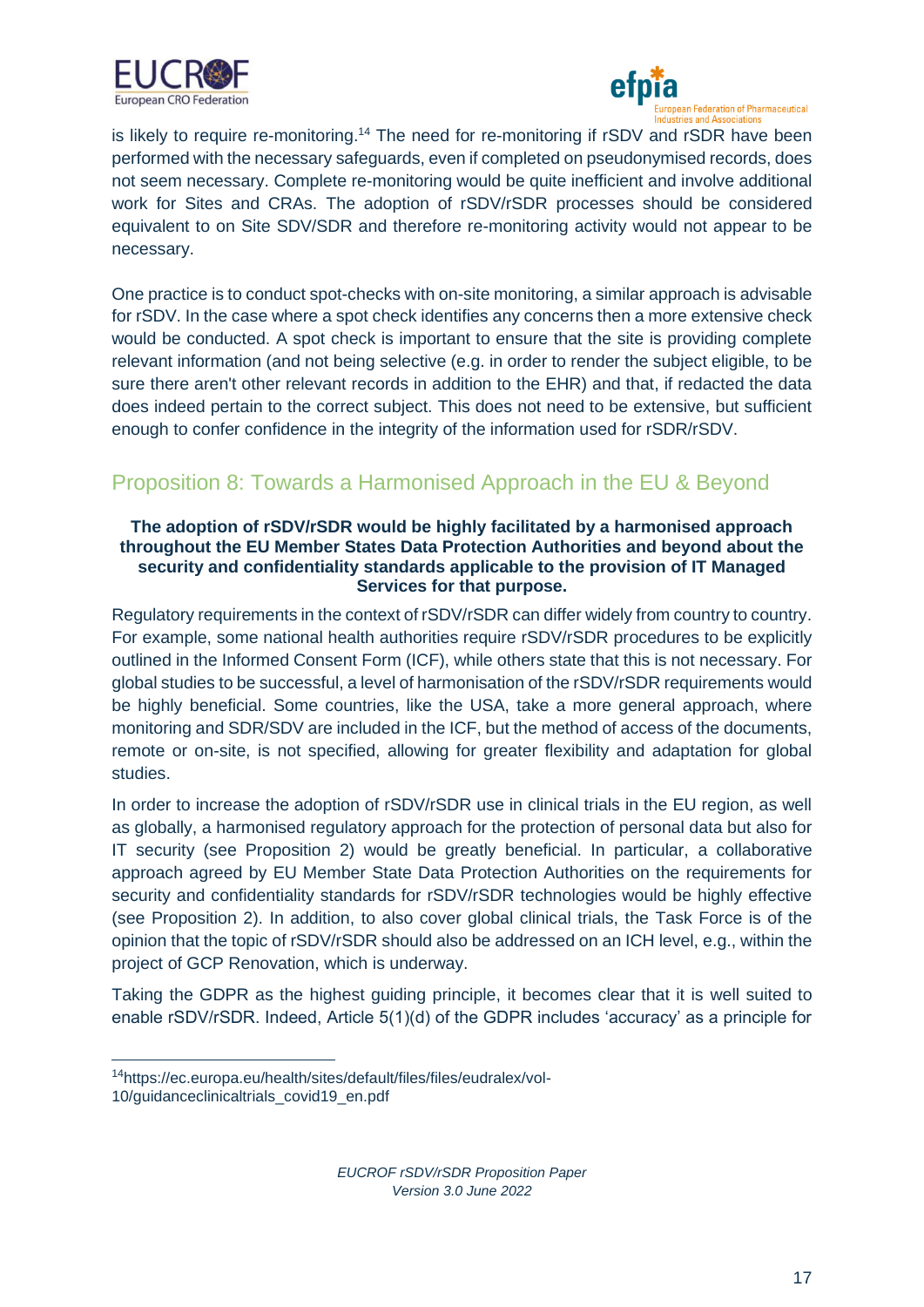



lawful personal data processing, which rSDV/rSDR directly facilitates<sup>15</sup>. The European Data Protection Board (EDPB) has planned for further guidance later this year on how to comply with GDPR in the context of scientific research<sup>16</sup>. In anticipation of that guidance, there are several existing mechanisms in the GDPR that would facilitate harmonisation between EU Member State Data Protection Authorities in how to apply the GDPR's requirements to rSDV/rSDR.

The provisions under Article 35 call for formal data protection impact assessments "in particular using new technologies" that may present a risk to the rights and freedoms of data subjects. The development of a Data Protection Impact Assessment (DPIA) template based upon best industry practice, for example, can enable Member State Data Protection Authorities to align on the risk assessment and mitigation for new rSDV/rSDR technologies.

In a similar fashion, the use of Prior Consultation under Article 36 of the GDPR provides an opportunity for clinical trial sponsors to attain certainty around the data protection controls undertaken while using rSDV/rSDR. Articles 60, 63, and 70 of the GDPR encourage Member State Data Protection Authorities to cooperate among one another and with the EDPB in order to provide consistent advice to controller-sponsors who are implementing rSDV/rSDR in their trials.

Finally, the provisions under Articles 40 and 41 of the GDPR in respect of codes of conduct ("codes") provide another such framework for a cooperation mechanism between all Data Protection Authorities throughout the 27 EU Member States Data Protection Authorities. Details can be found in the EDPB Guidelines 1/2019 on Codes of Conduct and Monitoring Bodies under Regulation 2016/679, Version 2.0, 4 June 2019.<sup>17</sup> In its section 8.3, the EDPB Guideline defines the cooperation mechanism between the DPAs for the approval of codes.

In summary, the Task Force can only encourage the stakeholders to activate these various existing mechanisms to achieve harmonisation within the EU and beyond, and provide a practical, transparent and cost-effective framework enabling a wider adoption of IT Tools for rSDV/rSDR.

<sup>&</sup>lt;sup>15</sup> "Everv reasonable step must be taken to ensure that personal data that are inaccurate, having regard to the purposes for which they are processed, are erased or rectified without delay" GDPR Article 5(1)(d).

<sup>16</sup> *See* Para. 3, "EDPB Document on response to the request from the European Commission for clarifications on the consistent application of the GDPR, focusing on health research." Adopted on 2 February 2021. Available at: [https://edpb.europa.eu/our-work-tools/our-documents/other-guidance/edpb-document-response-request](https://edpb.europa.eu/our-work-tools/our-documents/other-guidance/edpb-document-response-request-european-commission_en)[european-commission\\_en](https://edpb.europa.eu/our-work-tools/our-documents/other-guidance/edpb-document-response-request-european-commission_en)

<sup>&</sup>lt;sup>17</sup> "[Codes] can help to bridge the harmonisation gaps that may exist between Member States in their application of data protection law."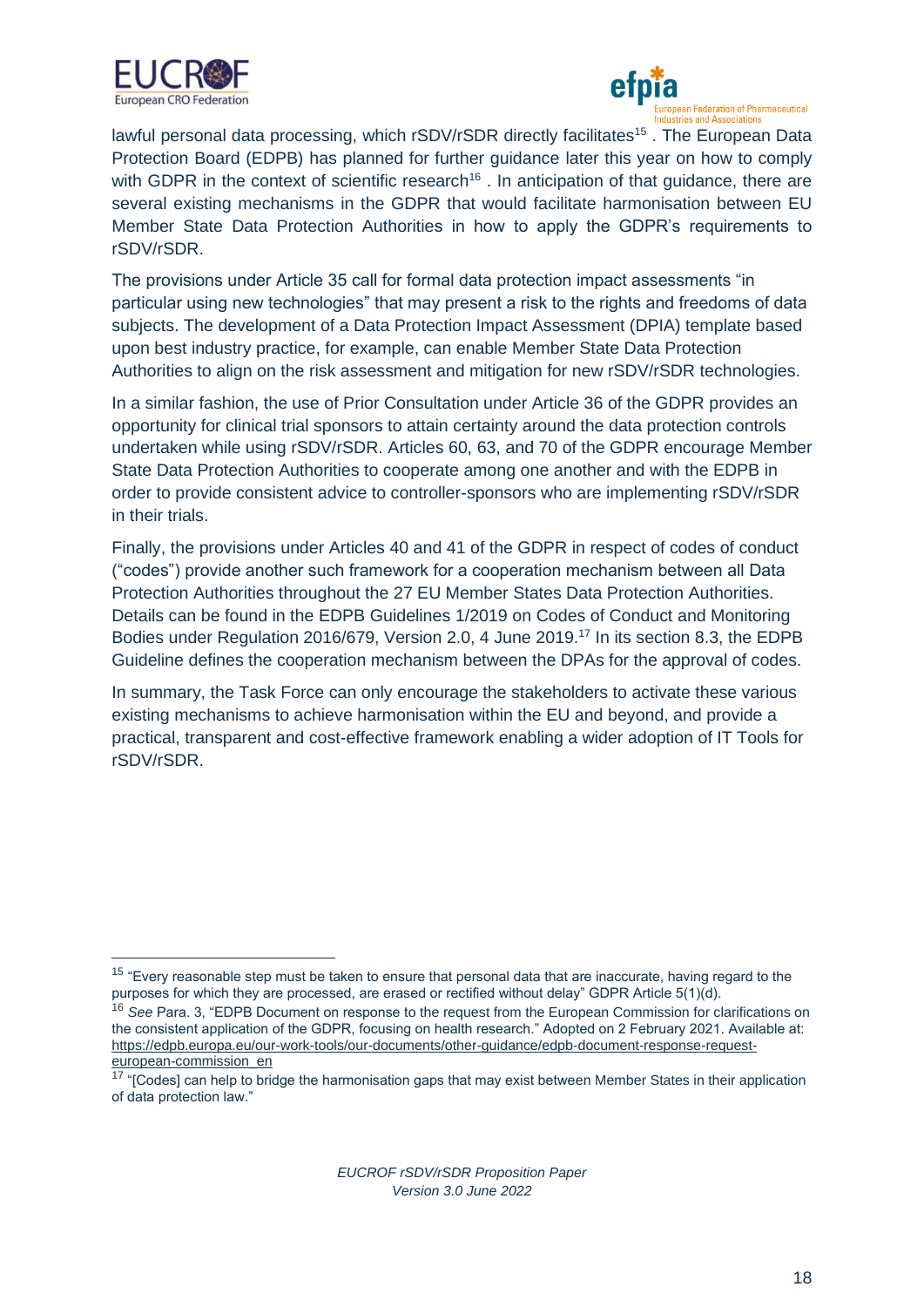



## <span id="page-18-0"></span>**Additional Considerations**

#### <span id="page-18-1"></span>A Staggered Implementation of rSDV/rSDR

As per ICH GCP 5.8.13, the sponsor should determine the appropriate extent and nature of monitoring. Many aspects that determine the extent and nature of rSDV/SDR should be performed considering the impact to sites with care to reduce/limit site burden as much as possible while maintaining Participant safety, data integrity and confidentiality of personal data. In particular, direct access to EHR is the preferred option for mitigating site burden due to the minimal impact on normal site activities. The Sponsor should clearly define what needs to be monitored during the trial, identification and assessment of critical trial processes and data to be flagged as causing a potential risk, identify the expected, acceptable values and parameters and what RBM approaches are appropriate for the trial. This can be combinations of risk-based monitoring approaches such as on-site monitoring, targeted SDV/SDR, centralised statistical/data monitoring, rSDV/rSDR as examples. It is important to assess the SDV and SDR that needs to be performed on data, furthermore the data quality would also need to be assessed.

One could develop a targeted SDR/SDV strategy, addressing the following considerations:

- Sampling of which data to SDV/SDR should be done by Participant, by Participant Visit, or by Procedure.
- In general, review of data at visit level or procedure level is preferable to an individual data point level, because individual data points do not provide context to perform SDR, whereas visit- or procedure-level allow to ascertain SDR and protocol compliance. Furthermore, SDR involves the review of notes for the visit and it is very difficult to limit that to a specific data point.

#### <span id="page-18-2"></span>Site-specific Feasibility of rSDV/rSDR

It is important to consider what method or methods the Site can use to make their source data available to the monitor. The Site will use different options, this may vary by country, and some potential considerations may include:

- Direct controlled access to the restricted / relevant part of the electronic medical records of the Participants involved in the study.
- Upload certified copies via a secure portal or a location hosted by the Site.
- Ability to upload a scan of their source records certified copies into a secure location owned/hosted by the Sponsor / CRO / Vendor. In the cases where there is a requirement for the documents to be redacted, they should be identified only with the trial Participant study number (ICF exemption outlined below). This could be performed using normal query management and would deliver an audit trail.
- Video review / Video conference capability. This would need to be used sparingly, as it is a burden to Sites, but would allow to verify that Participants really exist and remotely perform SDV & SDR on the ICFs. It would also be suitable for use of verification of Investigational Product accountability.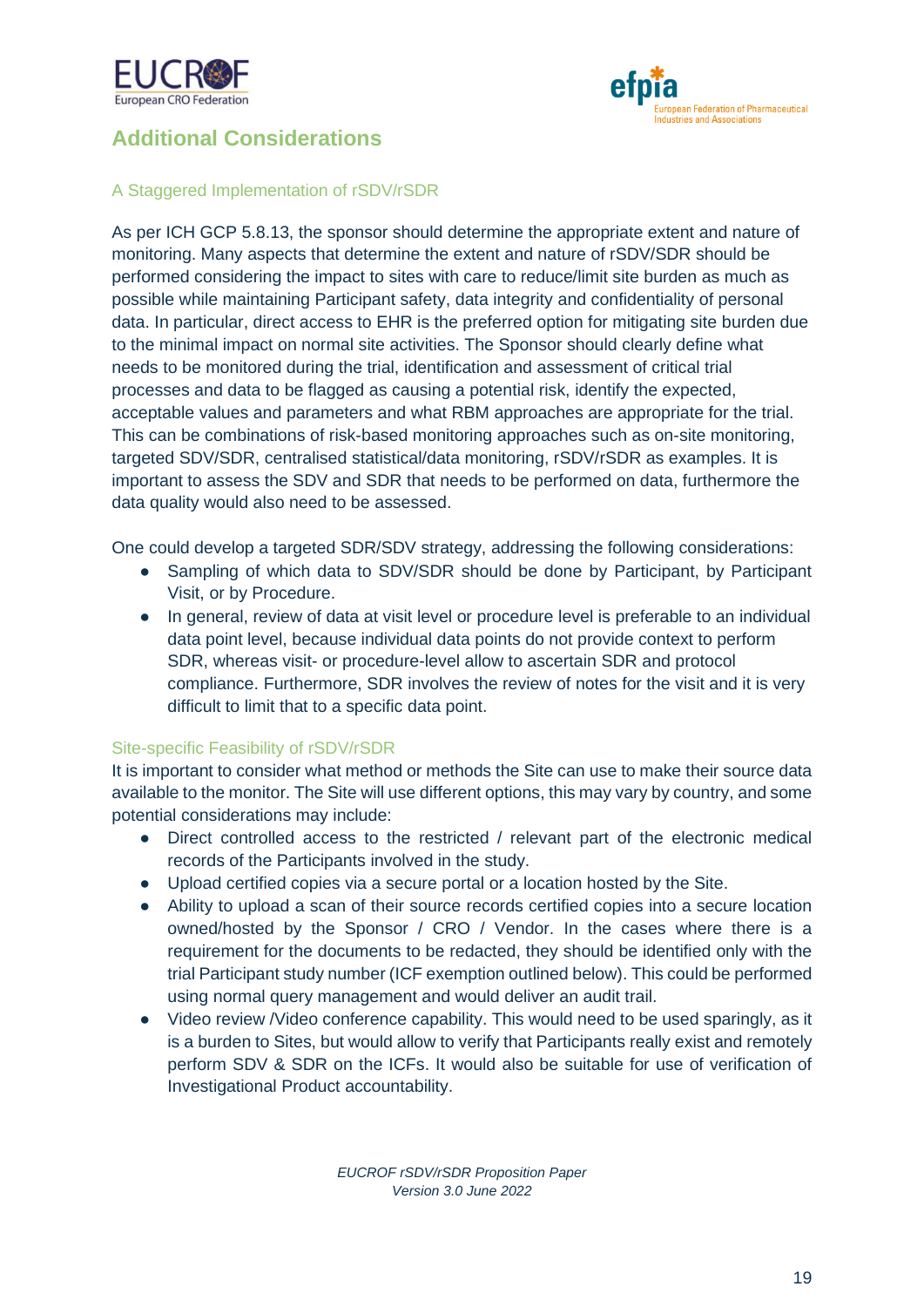



● The burden of the introduction of alternative measures on the Site staff and facilities should also be considered, including potential burden of uploading source documents in a secure site-controlled platform, and a proportionate approach should be taken, balancing appropriate oversight with the capacity of the Site.

#### <span id="page-19-0"></span>Site Staff and Monitor Training

This section on training is not exhaustive and will vary depending on country requirements, organisation and trial.



*Figure 6: Site Staff training aspects for rSDV/rSDR*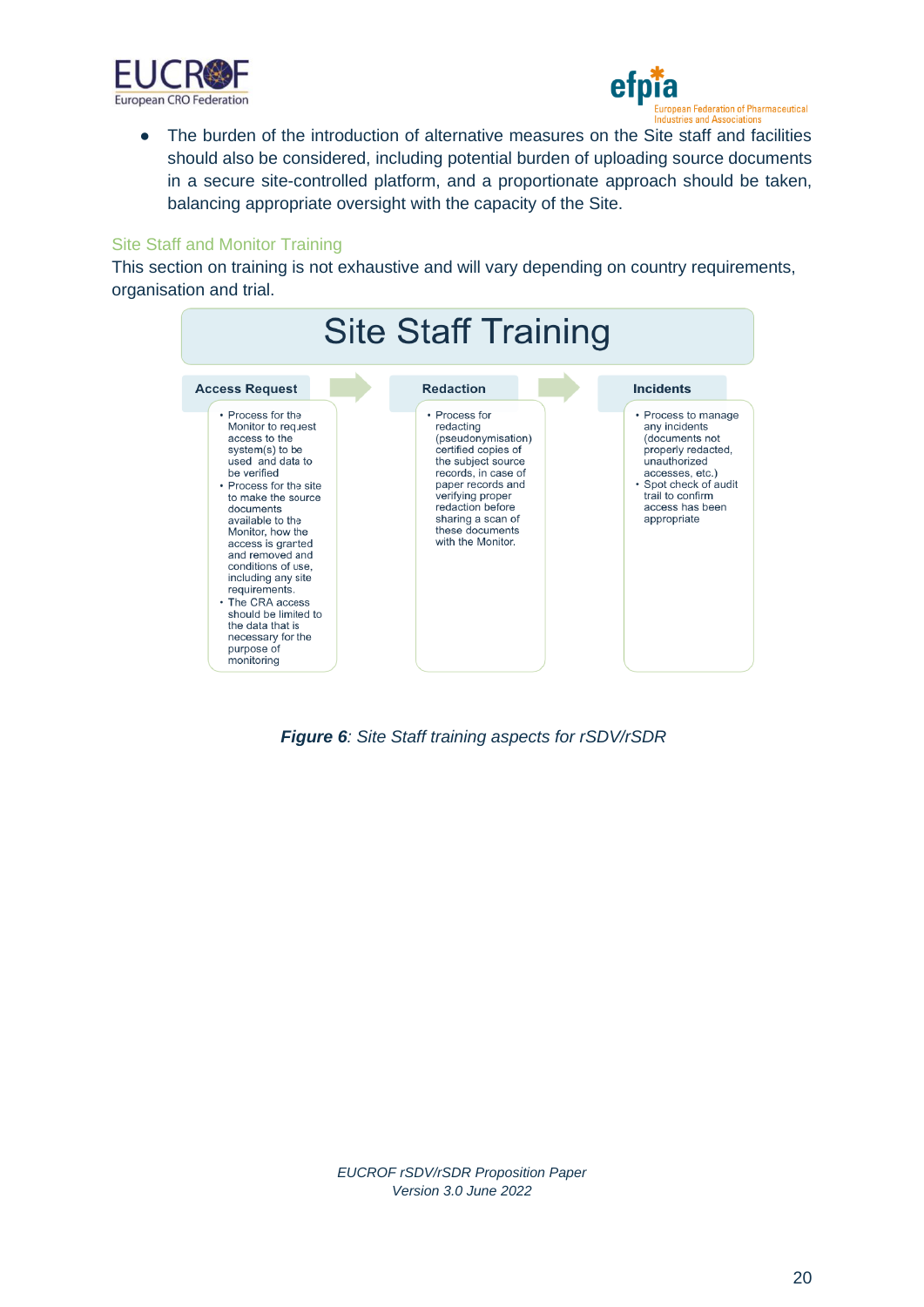![](_page_20_Picture_0.jpeg)

# European Federation of Pharmaceutical<br>Industries and Associations

![](_page_20_Figure_2.jpeg)

*Figure 7: Monitor aspects for rSDV/rSDR*

#### <span id="page-20-0"></span>Documentation Submission of rSDV/rSDR

The monitoring strategy would be documented within a required document for regulatory submission depending on the local requirements.

#### <span id="page-20-1"></span>Information on Audits and Inspections

Whereas the risk-based approach to monitoring was only promoted in ICH GCP [R2], audits and inspections have been guided by risk factors from the very beginning. Quality Assurance (QA) activities are targeted, for example, at important trials for submissions (e.g., pivotal trials), high impact Investigator Sites (e.g., high recruiters), critical data points (e.g., primary endpoints, SAEs), etc., and are as well driven by risks inherent to the investigational medicinal product (IMP), trial procedures and condition of trial Participants. QA resources (auditors, inspectors) are more limited than Quality Control (QC) resources (e.g., monitors, data managers) - therefore a risk-based approach is the only way to cope with the giant task to review protection of trial Participants and reliability and robustness of trial data. With time, we have learned that the targeted risk-based approach is also applicable to QC activities like monitoring and might even result in better quality than the very cost intensive 100% approach (well respecting that in early phases and certain complex situations (e.g., use of ATMPs) a 100 % approach might be the right strategy).

Having said the above, monitoring, auditing and inspections are following similar risk-based approaches, however, the number of human resources and Site contacts will still differ. In terms of methods used, for example switching from on-site to remote activities, we sense reluctance with respect to Investigator Site audits and inspections. This is understandable, given the fact that often there is only a one-time chance for audits and inspections. We think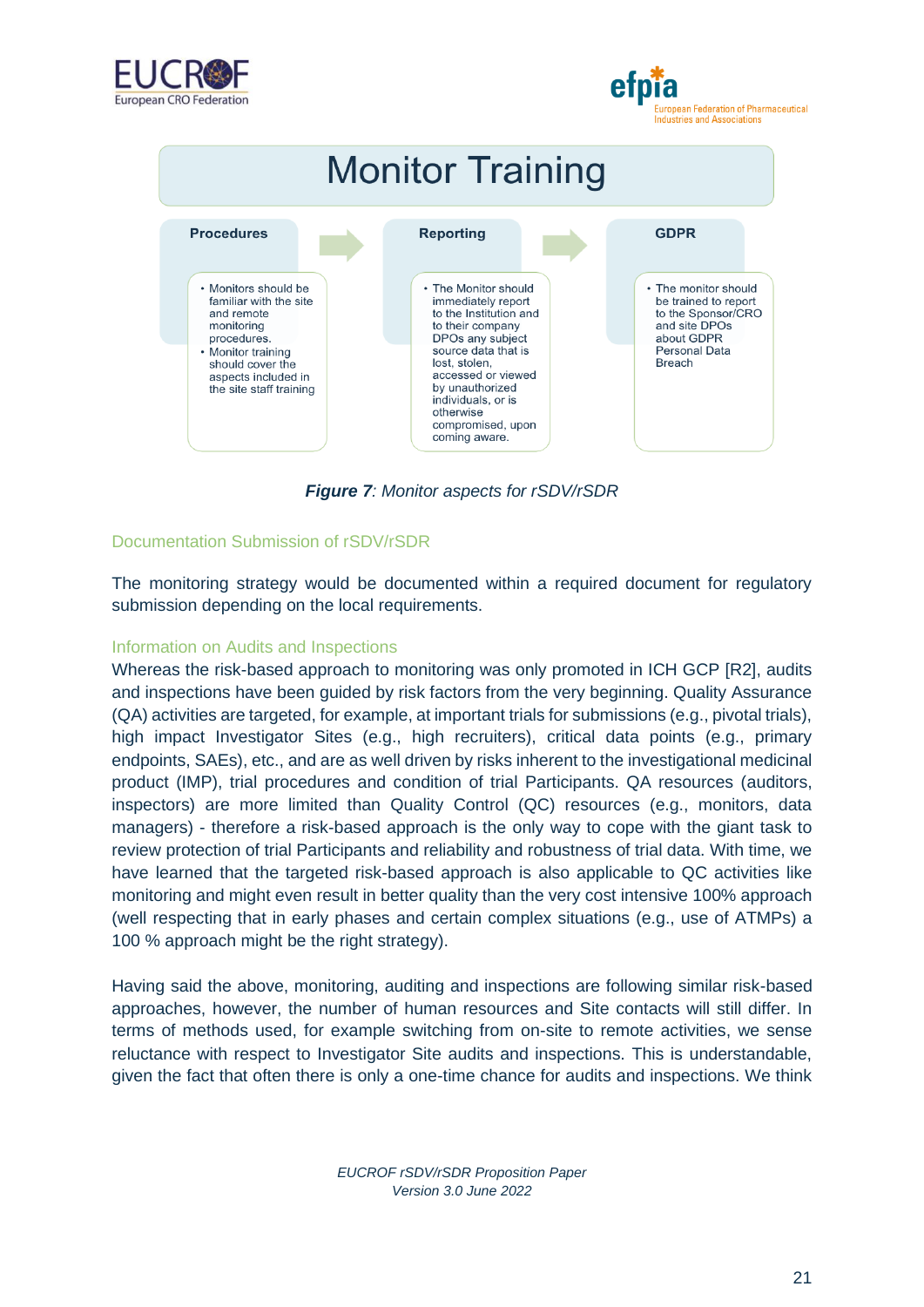![](_page_21_Picture_0.jpeg)

![](_page_21_Picture_1.jpeg)

that remote rSDV/rSDR is not fully replacing the need for on-site visits, therefore auditors and inspectors will want to get the full picture of on-site conditions by visiting the Sites. In monitoring, usually offering multiple chances for Site contacts, the mixture of on-site and remote activities is highly suited to reach both, high quality and cost efficiency. Additionally, the monitoring strategy being adaptable (e.g in the case that significant flags of concern are raised the frequency of on-site monitoring /extent of rSDR/SDV may be increased in a risk based manner).The EMA Guidance on remote GCP inspections during the COVID-19 pandemic, published in May 2020 declares:

"Remote inspections at Investigator Sites are not considered to be feasible, because a) it is crucial to avoid any additional burden (e.g., to provide access to appropriate paper-based documentation) on Investigator Site staff at this time, b) inspection of source documents may not be possible due to local legal requirements concerning accessibility and data protection and c) potential limited access to relevant electronic systems by investigational Site staff and / or by inspectors."

## <span id="page-21-0"></span>**Conclusion**

A trend for risk-based monitoring has been outlined and the concepts of rSDV/rSDR were explained. An optimal solution for certain trials could be a custom mix of on-site and remote monitoring including rSDV/rSDR, which would be made possible by existing technologies for clinical trials, such as direct access to EHR, video conference systems or electronic file sharing systems. The support from Regulatory Authorities for rSDV/rSDR to become best practice would be paramount. There is potential for future incorporation of rSDV/rSDR into the 'Guideline on computerised systems and electronic data in clinical trials'<sup>18</sup> being published by the EMA, as well as into ICH GCP E6 (R3) with its significant update to monitoring approach. Furthermore, a risk proportionate approach to monitoring is outlined by the EU CTR, allowing for a combination of remote and on-site monitoring<sup>19</sup>.

<sup>19</sup>[https://ec.europa.eu/health/sites/default/files/files/eudralex/vol-](https://ec.europa.eu/health/sites/default/files/files/eudralex/vol-10/2017_04_25_risk_proportionate_approaches_in_ct.pdf)

<sup>18</sup>https://www.ema.europa.eu/en/documents/regulatory-procedural-guideline/draft-guidelinecomputerised-systems-electronic-data-clinical-trials\_en.pdf

[<sup>10/2017</sup>\\_04\\_25\\_risk\\_proportionate\\_approaches\\_in\\_ct.pdf](https://ec.europa.eu/health/sites/default/files/files/eudralex/vol-10/2017_04_25_risk_proportionate_approaches_in_ct.pdf) (See section 4.4)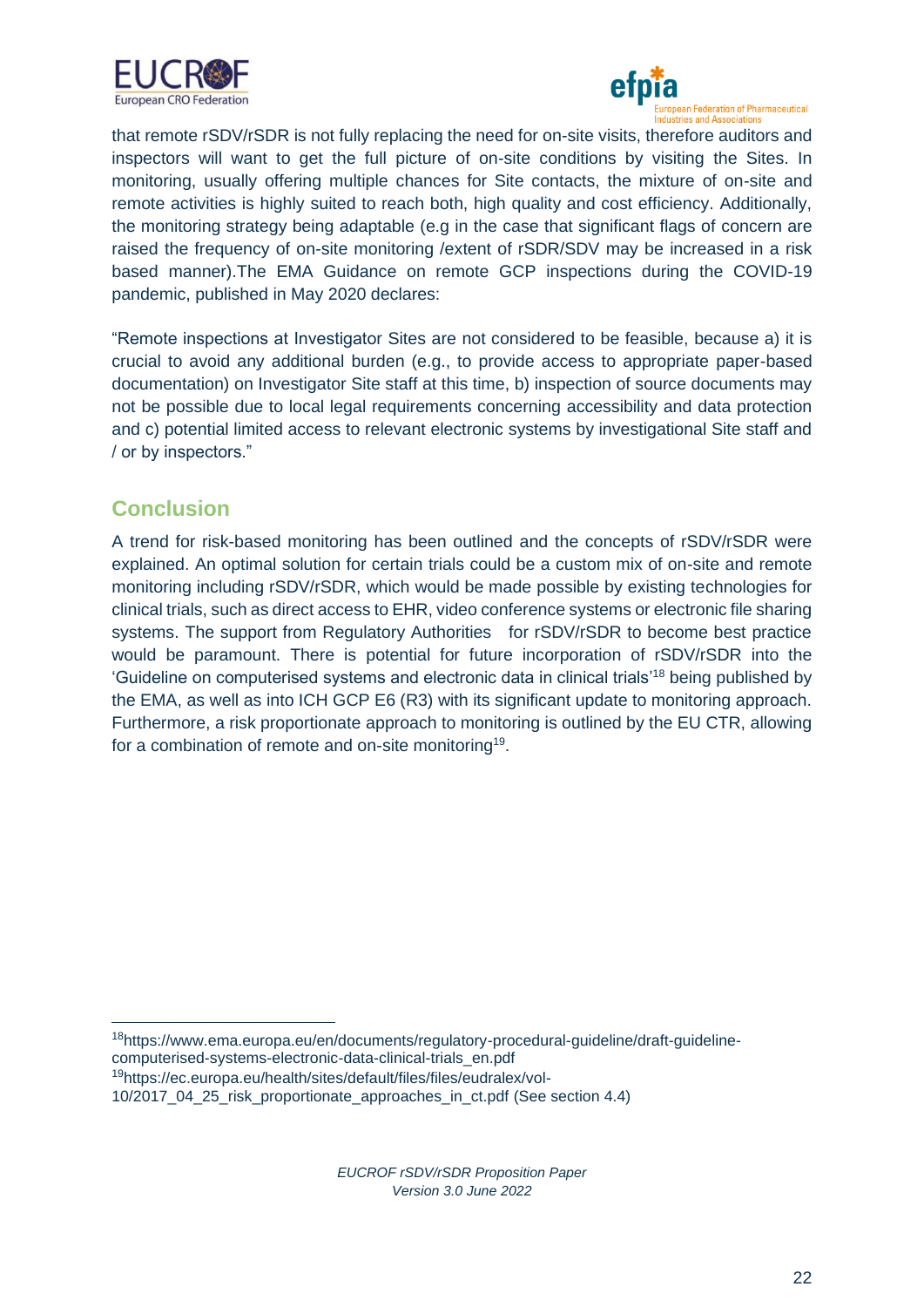![](_page_22_Picture_0.jpeg)

![](_page_22_Picture_1.jpeg)

#### <span id="page-22-0"></span>**Appendix 1- Additional Information**

#### <span id="page-22-1"></span>Advantages of rSDV/rSDR

Participant safety is the uttermost important consideration factor of any trial, and rSDR/rSDV helps reaching that goal. rSDR/rSDV activities support confirming Participant eligibility, compliance with protocol and assessing progress of the trial. Participant safety is ensured through rSDR/rSDV as Participants who are not qualified for a study due to medical history, concomitant medications or screening procedure results may detect early errors and avoid Participant harm from the initiation of enrolment. Importantly, the remote nature of rSDR/rSDV allows CRAs to assess compliance with study procedures in "near real time", preventing the repetition of recurring mistakes on-site and thus ensuring Participant safety. CRAs can also monitor principal investigator (PI) oversight through remote access to source to assess clinical significance of AEs, abnormal labs and to confirm PIs are overseeing and directing their staff in the medical care of the subjects.

Monitoring efficiency and effectiveness are increased through rSDR/rSDV, as the CRA is able to investigate and confirm data discrepancies, trends and anomalies flagged by central monitoring, medics or data management teams earlier than in traditional monitoring schemes. The CRA can investigate any anomalies in source records remotely, providing reinstruction to sites where needed, resolving open central monitoring findings more quickly and with less burdening the sites, and hence improving trial data quality.

The remote nature of rSDR/rSDV introduces significant process advantages to clinical trial monitoring, allowing the trial to continue through disruptions, such as the COVID-19 pandemic and other force majeure , while reducing the financial and ecological impact of traditional physical monitoring visits on site.

#### <span id="page-22-2"></span>Technology enabling rSDV/rSDR

#### Remote access to electronic health records (EHR)

A Site equipped with an EHR system has the capability to make health records (i.e. source data) accessible to the clinical research monitors through "electronic" and "remote" means. In fact, this is already current practice with on-site monitoring: monitors are granted access to the EHR, from a workstation of the site, and as long as they are performing their monitoring visit. This should be the preferred standard for rSDV/rSDR.

When the site is equipped with an EHR system, there is no other way than granting the monitors an electronic access to the system, from a workstation of the site, even if EHR systems are, to our knowledge, only rarely designed to allow such access limited to the records of interest. However, contractual conditions to which monitors are bonded include confidentiality clauses, and there is the availability of an audit trail, both of which safeguard the system.

Access to the EHR, is only one part of the solutions to perform a full rSDV/rSDR protocol. In addition, there are strong regional differences: the deployment status of EHR significantly varies from one EU country to the other, or even between sites within one country. However, the digital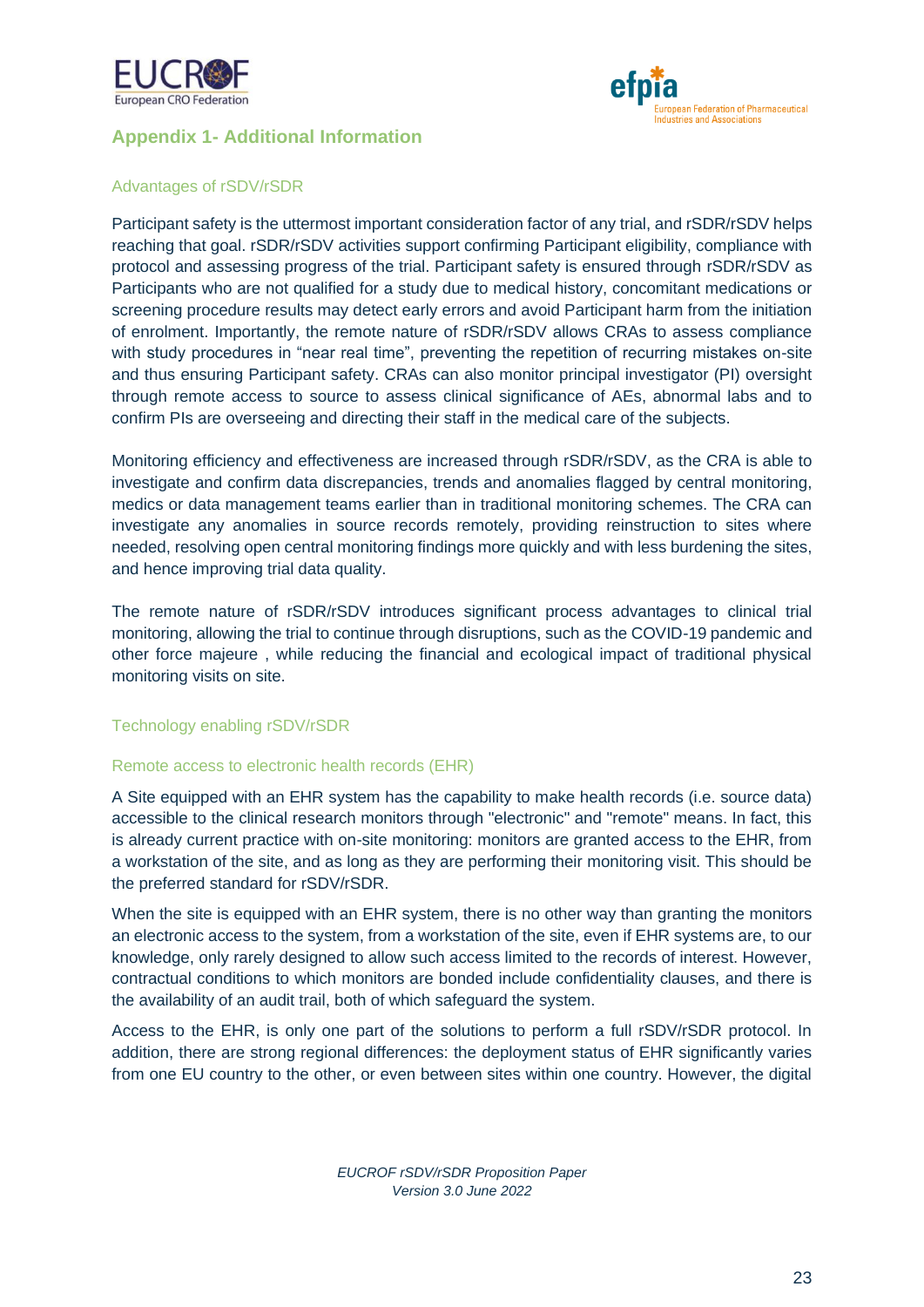![](_page_23_Picture_0.jpeg)

![](_page_23_Picture_1.jpeg)

transformation of health systems is a fundamental and irreversible trend, and this trend is a favourable mid-term driver to the widest adoption of rSDV approaches with EHRs.

#### <span id="page-23-0"></span>Electronic File Sharing Systems (EFSS) for rSDV/rSDR

Site documents can be uploaded on an IT Platform that can be accessed by representatives of the sponsor in charge of monitoring, on a need-to-know basis, and with the appropriate audit trailing as well as access rights management functionalities, including time restricted access.

In the view of the task force, such systems can hardly be "general purpose" file sharing systems and require the implementation of clinical research specific functionalities, in relation with SDV and SDR. It might be necessary to use such general-purpose systems as an alternative to rSDV/rSDR IT solutions when Medical Records are still managed on a paper basis. Also, for ICF where wetink signature is still required; or when Medical Records and other documents (for example, medication accountability records) are electronic but it is not possible to grant remote access to the CRA. In this case, a scanned certified copy of these records needs to be generated by the site, and current requirements necessitate the documents to be redacted in order to hide the full names or other directly identifiable data (e.g. telephone number, social security number, email etc.) and there should be appropriate operational procedures for this purpose. Re-monitoring on-site would then be necessary.

Clinical trial specific technology solutions specific to rSDV & rSDR are available on the market today which were purpose built as a result of the COVID-19 pandemic. These fit-for -purpose systems facilitate rSDV and rSDR workflows with capabilities to upload source documents.

#### <span id="page-23-1"></span>Video Conference Systems

The video review of documents may include Site staff sharing the screen of their computer with the monitor using a secure video conference application hosted on their device or sharing paper documents showing them through the camera. Some important aspects to fulfil when performing rSDR/rSDV through a videoconference include:

- Video review and/or screen sharing of medical records of trial subjects are granted only with authorised Site team support, without sending any copies to the monitor and without the monitor recording images or taking screenshots during the video review.
- The monitor should not request the Site to upload documents to the video conference chat.
- The quality of the video should be adequate to enable reading, without risk of confusion between similar characters, and to avoid a negative impact on the visual health of the monitors.
- The transmission of the data should be adequately protected against unauthorised thirdparty access. The technology solution should store the videoconference data within the EU for EU countries (this refers to the actual details of participants, time, etc. of the conference). There should also be end-to-end encryption included.
- For videoconferencing when there is the possibility for the Monitor to see Site personnel, their consent may be necessary prior to enabling the camera.
- The Site team, or at least some mandated representatives, should be present throughout the whole duration of the videoconferencing session.
- Source data is not leaving the Site location during a videoconference-facilitated rSDR/rSDV